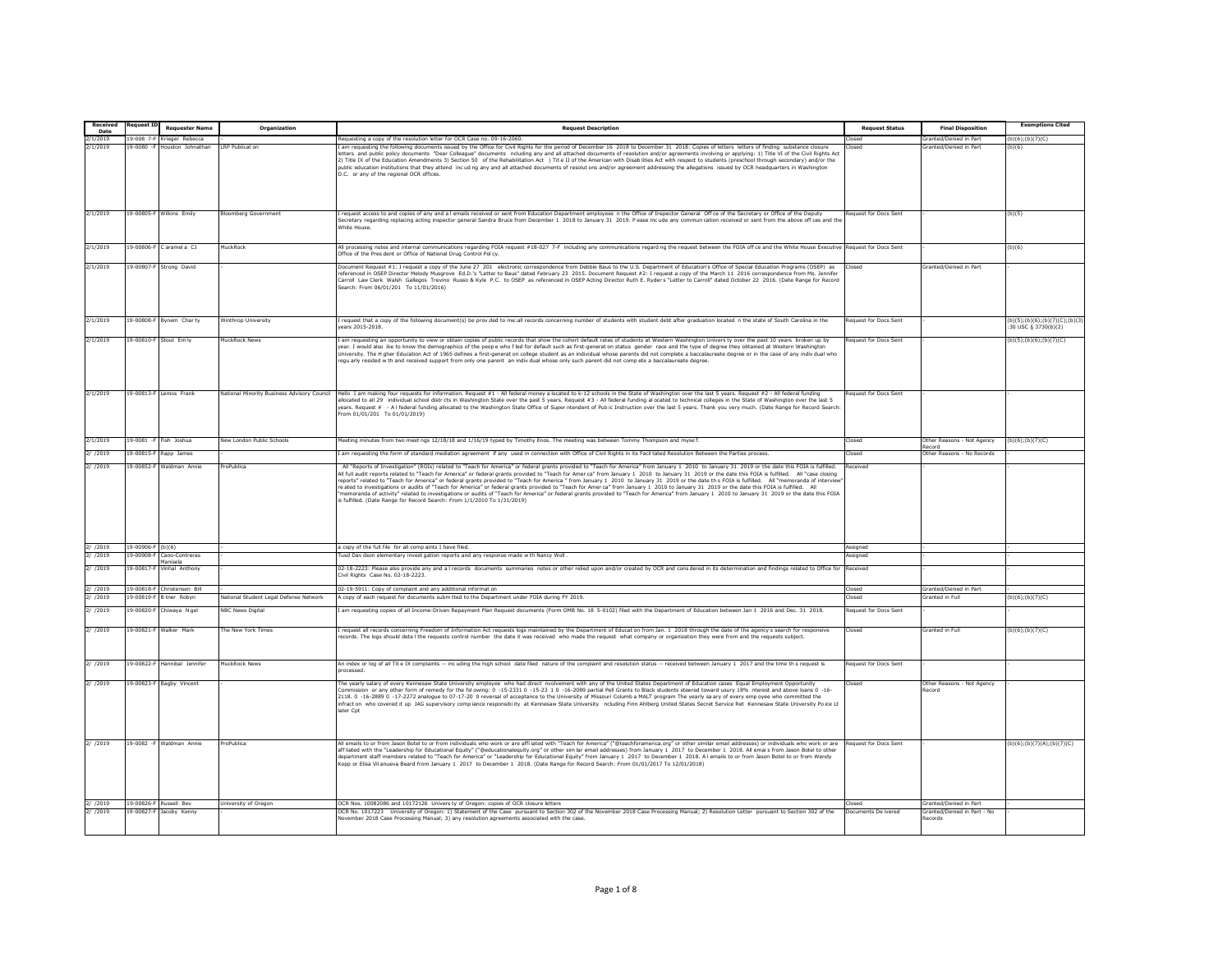| Received             | equest 1                         | <b>Requester Name</b>                   | Organization                                                                              | <b>Request Description</b>                                                                                                                                                                                                                                                                                                                                                                                                                                                                                                                                                                                                                                                                                                                                                                                                                 | <b>Request Status</b> | <b>Final Disposition</b>             | <b>Exemptions Cited</b>                                     |
|----------------------|----------------------------------|-----------------------------------------|-------------------------------------------------------------------------------------------|--------------------------------------------------------------------------------------------------------------------------------------------------------------------------------------------------------------------------------------------------------------------------------------------------------------------------------------------------------------------------------------------------------------------------------------------------------------------------------------------------------------------------------------------------------------------------------------------------------------------------------------------------------------------------------------------------------------------------------------------------------------------------------------------------------------------------------------------|-----------------------|--------------------------------------|-------------------------------------------------------------|
| Date                 |                                  |                                         |                                                                                           |                                                                                                                                                                                                                                                                                                                                                                                                                                                                                                                                                                                                                                                                                                                                                                                                                                            |                       |                                      |                                                             |
| 2/5/2019<br>2/5/2019 | $9 - 008$ 3-8<br>19-00828-F      | leman loshu<br>Z aeighafouri<br>Mandana | Murphy Lamere & Murphy P.C.                                                               | Braintree 01-18-1230. Request copy of written complaint.<br>want to receive information regarding Nevada State College students that received Free App ication for Federal Student Aid (FASFA) loans and grants from the years 2008 through 2018. I would<br>ike the information to conta n the following: Ethnic Background Relig ous Background Gender Econom c Levels (Date Range for Record Search: From 01/01/2008 To 12/31/2018)                                                                                                                                                                                                                                                                                                                                                                                                     | equest for Docs Sent  | Granted/Denied in Part               | (b)(6); (b)(7)(A); (b)(7)(C)<br>(b)(6); (b)(7)(C)           |
| 2/5/2019             | $9 - 00825 - 8$                  | Meck er Laura                           | The Washington Post                                                                       | request copies of Secretary Betsy DeVos's ca endars from August 2018 through the date that the search for the records begins. I want the or ginal documents and not the calendar documents that Closed<br>ave been created for posting on the FOIA reading room website (Date Range for Record Search: From 08/01/2018 To 02/0 /2019)                                                                                                                                                                                                                                                                                                                                                                                                                                                                                                      |                       | Other Reasons - Request<br>Withdrawn |                                                             |
| 2/5/2019             | 19-00909-F Mori Lisa             |                                         |                                                                                           | Copy of the complaint in OCR case no. 09-17-1 5.                                                                                                                                                                                                                                                                                                                                                                                                                                                                                                                                                                                                                                                                                                                                                                                           | hezoľ                 | Granted/Denied in Part               |                                                             |
| 2/5/2019             | 9-00829-F                        | Downey Mark                             |                                                                                           | rom the Office of General Counsel. The Department/Agency Procedures Rules Regulations for Tort Clams; Number Tort Claims received per year for the last 10 years and ten year total;                                                                                                                                                                                                                                                                                                                                                                                                                                                                                                                                                                                                                                                       | lequest for Docs Sent |                                      | (b)(5)                                                      |
|                      |                                  |                                         |                                                                                           | ort Claims Total Dol ar amounts received for the past 10 years; PLEASE SEE DOCUMENT RECORDS FOR DETAILS                                                                                                                                                                                                                                                                                                                                                                                                                                                                                                                                                                                                                                                                                                                                    |                       |                                      |                                                             |
| 2/5/2019             |                                  | 19-00830-F Unglesbee Benjamin           | <b>Industry Dive</b>                                                                      | All email and postal correspondence from October 1 2017 to January 28 2019 between the Department of Education s Diane Auer Jones and Brent Richardson John Crowley and/or Randall<br>Sarton who are current or former employees Dream Center Education Holdings                                                                                                                                                                                                                                                                                                                                                                                                                                                                                                                                                                           | Request for Docs Sent |                                      | (b)(6);(b)(7)(C)                                            |
| 2/5/2019             |                                  | 19-00831-F Baumhach 1im                 | Newsday Sports                                                                            | All documents pertaining to U.S. Department of Educat on Off ce of Civ I Rights investigat on case no. 02-19- 001 involving New York State Public High School Athletic Association.                                                                                                                                                                                                                                                                                                                                                                                                                                                                                                                                                                                                                                                        | Request for Docs Sent |                                      |                                                             |
| 2/5/2019             |                                  | 9-00832-F Krsch Jesse                   | <b>ABC 7 Chicago</b>                                                                      | am requesting access to and a copy of all ava lable records (incuding but not imited to police reports DOE complant paperwork received by the department DOE notes/memos) pertaining to<br>llegations and invest gations of discriminat on on the basis of sex (sexual harassment/sexual violence) between 1/1/2013 and 6/31/2018 against Northwestern Univers ty (IL). I am requesting<br>ccess to and a copy of all available records (including but not limited to police reports DOE comp aint paperwork received by the department DOE notes/memos) pertaining to allegations and<br>nvestigations of discrimination on the basis of sex (sexual harassment/sexual vio ence) between 1/1/2013 and 6/31/2018 against Isaac W Yampo sky at Northwestern University (IL).                                                                | equest for Docs Sent  |                                      |                                                             |
| 2/5/2019             | 9-00833-F                        | Tazioli Margaret                        |                                                                                           | L. A list of recipients of 21st Century Community Learning Centers grant awards n 2017 and 2018 2. A record of reporting requirements expected of grantees.                                                                                                                                                                                                                                                                                                                                                                                                                                                                                                                                                                                                                                                                                | lequest for Docs Sent |                                      |                                                             |
| 2/5/2019             | $9 - 0083 - F$                   | Najmabadi Shannor                       |                                                                                           | The audited financial statements subm tted to the Department of Education AND/OR the compliance attestation examination/audit of the T tle IV student financial assistance programs for Jay's<br>Technical Institute n Houston Texas for the fiscal years ending 2017 and 2018. I beleve the school's EIN # is 76-056916 OPE ID # is 03680300 and that it's DUNS # s 112753038.                                                                                                                                                                                                                                                                                                                                                                                                                                                            | equest for Docs Sent  |                                      |                                                             |
| 2/5/2019             |                                  | 19-00835-F Najmabadi Shannon            |                                                                                           | The cohort default rate for Jay's Technical Inst tute from 1/1/1996 to the present for every year that it is available. I believe the schools EIN # is 76-056916 OPE ID # s 03680300 and that it's<br>DUNS # is 112753038.                                                                                                                                                                                                                                                                                                                                                                                                                                                                                                                                                                                                                 | equest for Docs Sent  |                                      |                                                             |
| 2/6/2019             |                                  | 19-0085 -F Magner Madeline              | Tueth Keeney PC                                                                           | A complaint allegedly filed w th OCR by a specific individual in October 2016.                                                                                                                                                                                                                                                                                                                                                                                                                                                                                                                                                                                                                                                                                                                                                             | hezol <sup>n</sup>    | Den ed n Ful                         |                                                             |
| 2/6/2019             |                                  | 19-00836-F Natmabadi Shanno             |                                                                                           | All individuals n this office only: -- The Dal as School Part cipation Division of FSA All correspondence nvolving one or more members of the Education Department or its contractors that includes the Request for Docs Sent<br>ord or phrase "Jay's Technical Institute " "Hilliard " or "JTI." Pease incude any correspondence between Educat on Department officials and the school or with the accred tor Council on<br>Occupational Education. I believe the school's EIN # s 76-056916 OPE ID # is 03680300 and that it's DUNS # is 112753038.                                                                                                                                                                                                                                                                                      |                       |                                      |                                                             |
| 2/6/2019             | 9-00837-F                        | <b>Rowland Elise</b>                    | <b>Ninthrop University</b>                                                                | I request that a copy of the following documents be provided to me: documents showing statistics of chi d and adolescent suic de (specifically n the US in the last 5 years under 12 years old) any<br>and all US bully ng pol cles created and enforced in high schools in the ast year and any and all documents and communications related to harassment bullying and/or discrimination in the high<br>schools of Louisiana                                                                                                                                                                                                                                                                                                                                                                                                             | lequest for Docs Sent |                                      | (b)(6);(b)(7)(C)                                            |
| 2/6/2019             |                                  | 19-00838-F Unglesbee Ben                | <b>Education Dive</b>                                                                     | All email and postal correspondence between Shari Mecca of the Dept. of Education and Roger Swartzwelder of Education Corporat on of Amer ca (b)(6) during the year 2018. All ema I and<br>oostal correspondence between D ane Auer Jones of the Dept. of Education and any EGA employee during the year 2018.                                                                                                                                                                                                                                                                                                                                                                                                                                                                                                                             | equest for Docs Sent  |                                      | (b)(6);(b)(7)(A);(b)(7)(C)                                  |
| 2/6/2019             | 9-00839-F                        | Murphy Tim                              | <b>Aother Jones</b>                                                                       | am requesting a copy of a I communications paper or electronic between the office of the secretary and the office of US Rep. Robert "Beto" O'Rourke between January 3 2013 and January 3<br>2019. These records would nclude mailed correspondence emails or faxes.                                                                                                                                                                                                                                                                                                                                                                                                                                                                                                                                                                        | equest for Docs Sent  |                                      | (b)(6);(b)(7)(A);(b)(7)(C)                                  |
| 2/6/2019             |                                  | 9-008 O-F Lews Tamara                   |                                                                                           | In 2011 the Administrative Conference of the United States adopted a recommendation that: "Agences should adopt and publ sh polices on late comments and shou d apply those po icies<br>cons stently within each rulemaking. Agences should determine whether or not they will accept late submissions in a given ru emaking and should announce the policy both in publicly access ble<br>orums (e.g. the agency s Web site Regu at ons.gov) and in individual Federal Register notices includ ng requests for comments." 76 Fed. Reg. 8 791 (2011). I request the follow ng records (or<br>ecords that contain the following information) that exist as of the date of search: Any policies or instructions to employees or contractors about how to treat comments to a NPRM that are<br>submitted after the comment period has closed. | ocuments Added        |                                      |                                                             |
| 2/6/2019             |                                  | 19-008 1-F Badger Brig                  | Serent Capita                                                                             | I am look ng for any pric ng nformation on the software-based education solution named Rycor (https://rycor.net/). Rycor provides K-12 accounting software used by pub ic schools in the U.S. to<br>anage school funds and payments                                                                                                                                                                                                                                                                                                                                                                                                                                                                                                                                                                                                        | Closed                | Other Reasons - Not Agency<br>ecord  |                                                             |
| 2/6/2019             |                                  | 19-008 2-F Wilard Martin                |                                                                                           | Mease provide information for the following: The size and scope of the contract with National Credit Services (NCS). The number of loans serv ced by NCS. The amount of outstanding loans serviced Request for Docs Sent<br>by NCS. The amount of fees charged to borrowers by NCS. The amount of money collected by NCS by wage garn shment. The amount of money co lected by NCS by tax return seizure. The number<br>of borrowers out of total borrowers who applied for the verbal application for the Rehabilitation program. The reason why borrowers are unable to complete a wr tten application for the<br>rehab litat on program, (Date Range for Record Search: From 01/01/2016 To 01/01/2019)                                                                                                                                  |                       |                                      | (b)(6);(b)(7)(A);(b)(7)(C)                                  |
| 2/7/2019             |                                  | 19-00855-F Alcala Michelle              | Powell & Leon LLP                                                                         | 2/7/19: Requests "a copy of the Complaint Letter n the above-referenced matter."                                                                                                                                                                                                                                                                                                                                                                                                                                                                                                                                                                                                                                                                                                                                                           | erfected              |                                      | b)(5):(b)(6):(b)(7)(C)                                      |
| 2/7/2019<br>2/7/2019 | $9 - 00918 - 8$<br>$9 - 00913 -$ | ummings Larisa<br>Sims Marney           | Disabi ity Rights Education and Defense<br>und Inc<br>Cyress-Fairbanks Independent School | ertain monitoring documents for OCR case no. 09-15-1502<br>Copies of any complaints filed against the Cypress-Fairbanks I.S.D. from January 1 2017 to January 30 2019 (Date Range for Record Search: From 1/1/2017 To 1/30/2019)                                                                                                                                                                                                                                                                                                                                                                                                                                                                                                                                                                                                           | hezol<br>erfected     | en ed in Full                        | (b)(6);(b)(7)(A);(b)(7)(C)<br>b)(5);(b)(6);(b)(7)(A);(b)(7) |
| 2/7/2019             | 19-008                           | Oppenheim Anna                          | ctr ct<br>he NCHERM Group LLC                                                             | This is a request under the Freedom of Information Act 5 U.S.C. § 552 on behalf of Eckerd College a clent of The NCHERM Group for the following mater als relative to the matter fied by (b)(6)<br>igainst Eckerd Colege OCR Case Number 0 -19-2009. A copy of the complaint and All supporting documentation in the possession of the U.S. Department of Education                                                                                                                                                                                                                                                                                                                                                                                                                                                                        | Request for Docs Sent |                                      | (b)(6); (b)(7)(C)                                           |
| 2/7/2019             |                                  | 19-008 5-F Baumbach Jim                 | Newsday Sports                                                                            | Pursuant to the Freedom of Information Act I hereby request all documents pertaining to the follow ng U.S. Department of Education Office of Civil Rights investigations: -- East Meadow UFSD Title Request for Docs Sent<br>X sexual v olence opened 6/21/17 -- Garden City Public Schoos T tle IX sexual harassment opened 10/ /2017                                                                                                                                                                                                                                                                                                                                                                                                                                                                                                     |                       |                                      |                                                             |
| 2/7/2019             |                                  | 19-008 6-F Potter Leah                  | he GW Hatchet                                                                             | Pursuant to the open records act I request access to and all copies of the age discrm nation complaint fied aga nst The George Wash ngton University that opened an nvestigation into the school<br>on January 17 2019. Please include all associated documentation regarding the complant including records of the resulting steps or actions.                                                                                                                                                                                                                                                                                                                                                                                                                                                                                            | lequest for Docs Sent |                                      |                                                             |
| 2/7/2019             |                                  | 19-008 8-F Vojnovic Radenka             |                                                                                           | OCR No. 1019102 Shoreline School D strict: complete OCR fie                                                                                                                                                                                                                                                                                                                                                                                                                                                                                                                                                                                                                                                                                                                                                                                | Assigned              |                                      | b)(5);(b)(6);(b)(7)(C)                                      |
| 2/8/2019             |                                  | 19-00917-F Miller Rob n                 |                                                                                           | Certain monitoring documents from OCR case no, 09-15-1502                                                                                                                                                                                                                                                                                                                                                                                                                                                                                                                                                                                                                                                                                                                                                                                  | hezol                 | Den ed n Ful                         |                                                             |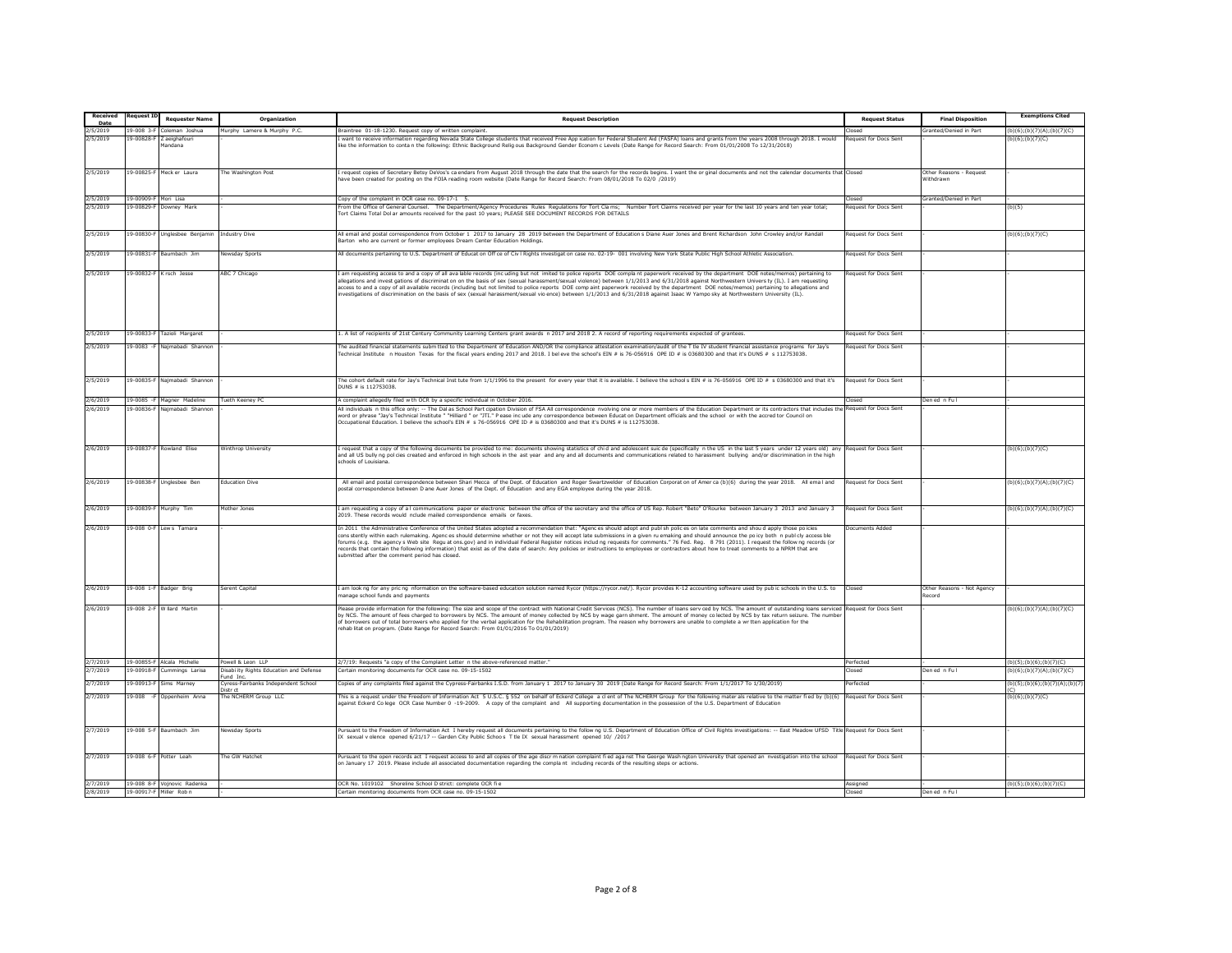| <b>Received</b>  | lequest I       | <b>Requester Name</b>                       | Organization                                                   | <b>Request Description</b>                                                                                                                                                                                                                                                                                                                                                                                                                                                                                                                                                                                                                                                                                                                                                                                                                                                                                                                      | <b>Request Status</b>        | <b>Final Disposition</b>             | <b>Exemptions Cited</b>        |
|------------------|-----------------|---------------------------------------------|----------------------------------------------------------------|-------------------------------------------------------------------------------------------------------------------------------------------------------------------------------------------------------------------------------------------------------------------------------------------------------------------------------------------------------------------------------------------------------------------------------------------------------------------------------------------------------------------------------------------------------------------------------------------------------------------------------------------------------------------------------------------------------------------------------------------------------------------------------------------------------------------------------------------------------------------------------------------------------------------------------------------------|------------------------------|--------------------------------------|--------------------------------|
| Date<br>2/8/2019 | 19-008 9-8      | Hami ton Matt                               | Los Ange es Times                                              | ursuant to the Freedom of Information Act I request copies of the nterim and f nal reports as well as correspondence generated dur ng Case No. 09-18-6901 the directed investigation of the                                                                                                                                                                                                                                                                                                                                                                                                                                                                                                                                                                                                                                                                                                                                                     | Request for Docs Sent        |                                      |                                |
|                  |                 |                                             |                                                                | Iniversity of Southern Californ a which began in May 2018. I request that first priority be given to releasing the letter(s) to USC from the Office of Civil Rights describing the findings of the d rected<br>ivestigation as well as the Resolut on Agreement for the case. Secondar ly please provide drafts of the findings letter(s) that were generated during the investigation.                                                                                                                                                                                                                                                                                                                                                                                                                                                                                                                                                         |                              |                                      |                                |
|                  |                 |                                             |                                                                |                                                                                                                                                                                                                                                                                                                                                                                                                                                                                                                                                                                                                                                                                                                                                                                                                                                                                                                                                 |                              |                                      |                                |
| 2/8/2019         |                 | 19-009 6-F Henry Tosca                      | he Ledbetter Law Firm P.L.C                                    | eceive a copy of OCR complaint number 08-18-1578.                                                                                                                                                                                                                                                                                                                                                                                                                                                                                                                                                                                                                                                                                                                                                                                                                                                                                               | ssianed                      |                                      |                                |
| 2/8/2019         |                 | 19-00850-F Evers Austin                     | merican Overs ght                                              | All records reflecting costs reimbursed or paid directly by your agency for any re mbursable expenses attributable to any po it cal appointee. Payments or reimbursements include any payments<br>ssociated with travel (including the travel of any staff or security detail assigned to a political appointee) long-term MULTI-19-0170-0186 3 housing the cost of government transportation<br>ndividual airfare for government employees and/or their spouses lodging meals per dem payments rental veh cles overt me payments payments made via government-issued charge cards or<br>ravel cards or any other reimbursable expenses. "Po it cal appointee" should be understood as any person who is a Presidential Appointee with Senate Confirmation (PAS) a Pres dential Appo ntee<br>(PA) a Noncareer SES or a Schedule C employee GS-13 or higher. Amer can Oversight seeks all records from January 20 2017 through December 20 2018. | equest for Docs Sent         |                                      | (b)(6)                         |
| 2/8/2019         |                 | 19-00851-F Abello Justin                    | Cooley LLP                                                     | Copies of the preacquisition review applicat on change of ownersh p appl cation and any attachments or other documents or submissions filed w th or sent to the Department by Northcentral                                                                                                                                                                                                                                                                                                                                                                                                                                                                                                                                                                                                                                                                                                                                                      | <b>Request for Docs Sent</b> |                                      |                                |
|                  |                 |                                             |                                                                | Iniversity (the "University") relating to the University s acquisit on by National University. 2. Cop es of any commun cations and correspondence including the preacquisition review letter issued by<br>the Department to the Univers ty and any other approval documents including all attachments addressed to the Univers ty from the Department regarding the Univers ty s change of ownership<br>application.                                                                                                                                                                                                                                                                                                                                                                                                                                                                                                                            |                              |                                      |                                |
| 2/8/2019         |                 | 9-00853-F Athey Paula                       | Publ c Justice                                                 | All records n the case fi e for OCR case #03161309. PLEASE SEE REQUEST FOR DETAILS                                                                                                                                                                                                                                                                                                                                                                                                                                                                                                                                                                                                                                                                                                                                                                                                                                                              | erfected                     |                                      | (b)(6); (b)(7)(C)              |
| 2/11/2019        | 9-00870-F       | Topps Davion                                |                                                                | ivery piece of paperwork and information that was used in the invest gat on and findings in OCR Case Number 07-18-2057.                                                                                                                                                                                                                                                                                                                                                                                                                                                                                                                                                                                                                                                                                                                                                                                                                         | erfected                     |                                      |                                |
| 2/11/2019        | $9 - 00871 - 8$ | Lee Josephine                               | Legal Aid Foundation of Los Angeles                            | We are requesting a copy of the follow ng regard ng the campus of ITT Technical Institute in Torrance CA (hereinafter referred to as "College") which was located at 2555 W 190th St #125<br>Forrance CA 9050 : Any documents and any other written or printed material evidencing reating to or commenting upon any and a I program reviews investigations inquiries audits<br>inspections findings administrative actions or other determinations from January 1 2007 and December 31 2015 regarding or relating to vio ations oflocal state or federal law regulations or<br>guidelines by the College including violations or complants nvolving ability-to-benefit (ATB) fraud or referring students to nvalid high school programs including but not limited to any connect on<br>etween College and Century High School. (Date Range for Record Search: From 1/1/2007 To 12/31/2015)                                                     | eceived                      |                                      |                                |
| 2/11/2019        |                 | 19-00856-F Mauskapf Jenn fer                | Brunstein & Manasevit PLLC                                     | 02191071- all information OCR has gathered in this case including all information subm tted by the comp ainant in this case                                                                                                                                                                                                                                                                                                                                                                                                                                                                                                                                                                                                                                                                                                                                                                                                                     | Assigned                     |                                      |                                |
| 2/11/2019        |                 | 19-00857-F Graham Stephanie                 | Southern University at Shreveport                              | Copy of the four top-rated Off ce of Postsecondary Education (OPE): Student Support Services Program CFDA Number 8 .0 2A grant applications from the most recent compet tion. Copy of the four Request for Docs Sent                                                                                                                                                                                                                                                                                                                                                                                                                                                                                                                                                                                                                                                                                                                            |                              |                                      | (b)(6)                         |
|                  |                 |                                             |                                                                | op-rated Office of Postsecondary Education (OPE): Upward Bound Math Sc ence Program CFDA Number 8 .0 7M grant appl cations from the most recent competition.                                                                                                                                                                                                                                                                                                                                                                                                                                                                                                                                                                                                                                                                                                                                                                                    |                              |                                      |                                |
| 2/11/2019        |                 | 19-00858-F Houston Johnathan                | <b>LRP Publicat or</b>                                         | am requesting the following documents issued by the Office of State Support and Office of Formula Grants for the per od of January 1 2019 through January 31 2019. This FOIA request is being<br>nade as the Off ce of State Support on Oct. 2 2017 informed LRP by email that it wou d no longer support viewing Tit e I correspondence through an in-person meeting at its offices. I request<br>opies of correspondence between OSS/OFG staff and state and local officials advocacy groups attorneys or other stakeholders including letters emais public policy documents and "Dear<br>Colleague" documents that answer a question about compl ance with all titles of the Elementary and Secondary Education Act ncluding Title IX Education for the Homeless                                                                                                                                                                             | <b>Request for Docs Sent</b> |                                      |                                |
| 2/11/2019        |                 |                                             | 19-00859-F Van Schooten Daniel Project On Government Oversight | All emails (including attachments) memos texts or other instant messages from January 1 2019 to the present which contain any of the folowing terms: a. "Phil" or "Rosenfelt" b. "Sandra" or<br>Bruce" c. "Inspector General" or "IG" d. "Federal Vacancies Reform Act" or "FVRA"                                                                                                                                                                                                                                                                                                                                                                                                                                                                                                                                                                                                                                                               | Request for Docs Sent        |                                      |                                |
| 2/11/2019        |                 | 19-00861-F Hunter Joel                      |                                                                | Resolution Letter Insufficient Evidence Letter Dism ssal Letter and/or Administrative Closure Letter for case 08-1 -2227 a Title IX complaint filed aga nst ASU and attached to FOIA request 19-<br>00003-F-PA.                                                                                                                                                                                                                                                                                                                                                                                                                                                                                                                                                                                                                                                                                                                                 | Documents Added              |                                      |                                |
| 2/11/2019        |                 | 19-00862-F Mukherji Sudeepto                | Hobart and William Smith College                               | am requesting documents related to investigations of Title VI discrimination at Hobart and Will am Smith Colleges from 1 August 2013 to present. These documents shou d nclude but are not<br>nited to the investigation that was opened on 2 April 201 . I am requesting documents related to the invest gation of Title IX discr m nation at Hobart and Willam Smith Colleges from 1 August<br>2013 to present. These documents should include but are not imited to investigations that were opened on 2 April 201 and 10 August 2015.                                                                                                                                                                                                                                                                                                                                                                                                       | Request for Docs Sent        |                                      | (b)(5)                         |
| 2/11/2019        |                 | 19-00863-F Erdley Debra                     | Tribune-Review                                                 | Any ema is written communicat ons and/or contracts or contract amendments between the U.S. Dept. of Education and the Pennsylvania H gher Education Assistance Agency/FedLoan Servicing<br>executed between Jan. 1 2018 and Feb. 1 2019 regarding the TEACH grant program. (Date Range for Record Search: From 01/01/2018 To 01/31/2019)                                                                                                                                                                                                                                                                                                                                                                                                                                                                                                                                                                                                        | Request for Docs Sent        |                                      |                                |
| 2/12/2019        | 19-00885-F      | וטז                                         |                                                                | worked at Nav ent as a contractor between August 2017 - December 2017. I was to d I was approved for my regured Security Clearance but then left the job shortly after. A new opportunity has Closed<br>presented itself for a new job but I m not sure f i have any security clearance or not.                                                                                                                                                                                                                                                                                                                                                                                                                                                                                                                                                                                                                                                 |                              | Other Reasons - Not Agency<br>Record | (b)(6)(b)(7)(A)(b)(7)(C)       |
| 2/12/2019        |                 | 19-0086 -F Unglesbee Benjamin Industry Dive |                                                                | All recorded financ al responsibility composite scores for Education Corporation of America from September 2015 through December 2018. (Date Range for Record Search: From 09/01/2015 To<br>12/31/2018)                                                                                                                                                                                                                                                                                                                                                                                                                                                                                                                                                                                                                                                                                                                                         | <b>Request for Docs Sent</b> |                                      | (b)(5);(b)(6);(b)(7)(A);(b)(7) |
| 2/12/2019        |                 | 9-00865-F Evers Austin                      | American Overs ght                                             | All communications (incud ng ema is email attachments or calendar invitat ons or entres) exchanged between any person I sted n Column A and any person or entity listed in Column B: PLEASE<br>SEE DOCUMENT RECORDS FOR DETAILS                                                                                                                                                                                                                                                                                                                                                                                                                                                                                                                                                                                                                                                                                                                 | Request for Docs Sent        |                                      | (b)(6); (b)(7)(C)              |
| 2/12/2019        |                 | 19-00866-F Walsh Anthony                    | The Century Foundation                                         | Any documents and commun cations regarding any change of ownership for Florida Coastal School of Law s nce July 1 2018.                                                                                                                                                                                                                                                                                                                                                                                                                                                                                                                                                                                                                                                                                                                                                                                                                         | Request for Docs Sent        |                                      |                                |
| 2/12/2019        |                 | 9-00867-F Binkley Colin                     | The Associated Press                                           | DeVry University change in ownership applicat on related to its sale to Cogswell Education; - Any supporting documentation provided to the Department as part of DeVry University s change n<br>wnership applicat on; PLEASE SEE DOCUMENT RECORDS FOR DETAILS                                                                                                                                                                                                                                                                                                                                                                                                                                                                                                                                                                                                                                                                                   | Request for Docs Sent        |                                      |                                |
| 2/12/2019        |                 | 19-00868-F Modrall Robert                   |                                                                | = Every correspondence by Ms. Mary-Anne Khoulani Senior Investigator Department of Education Off ce of Civ   Rights - Boston with subordinates and superiors regarding OCR Case # 2600588<br>Harvard University and 2600591 - Tufts University. This means absolutely everything (emails phone calls schedue meeting minutes texts tweets etc.)                                                                                                                                                                                                                                                                                                                                                                                                                                                                                                                                                                                                 | Request for Docs Sent        |                                      |                                |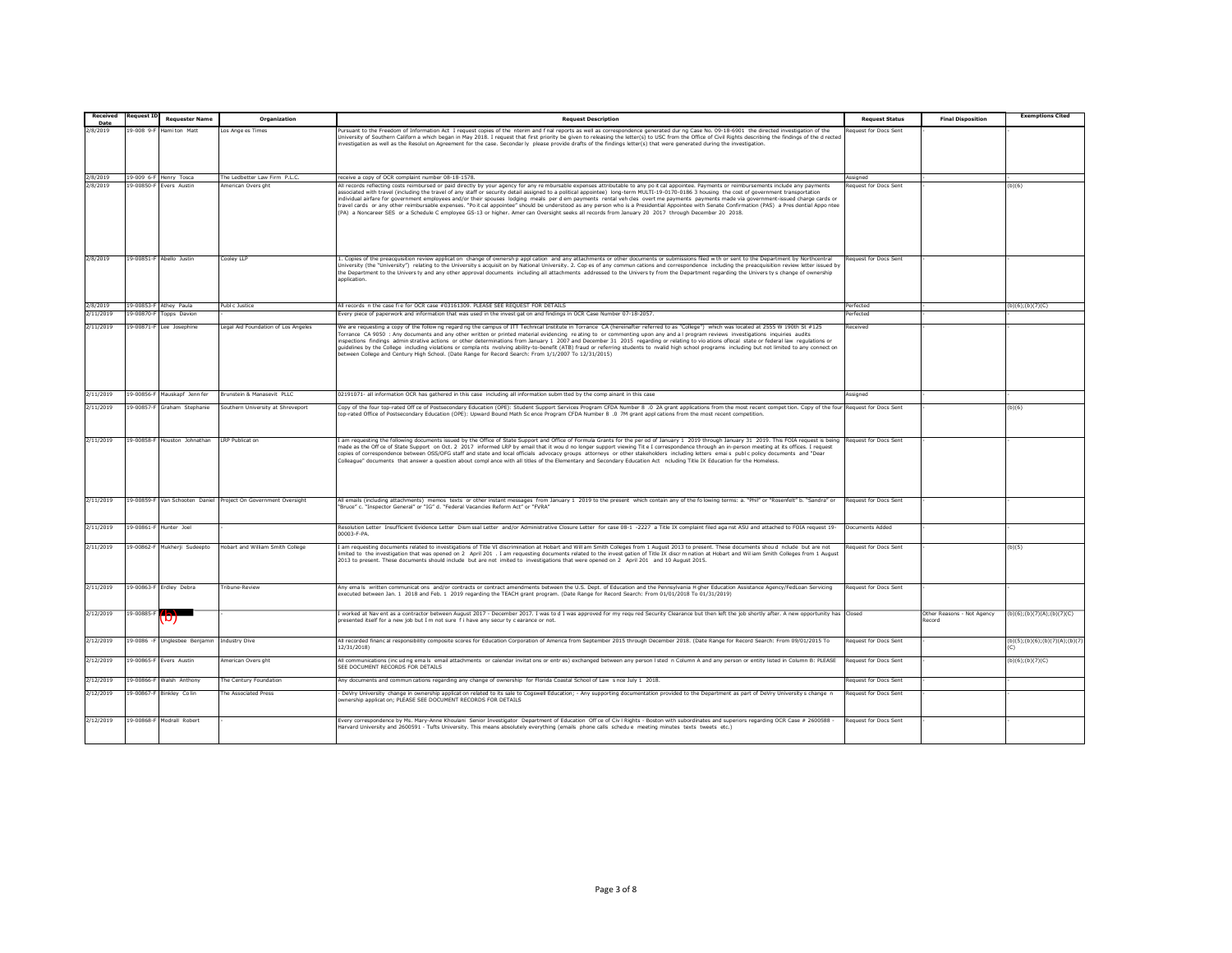| Received          |                 | <b>Requester Name</b>            | Organization                        | <b>Request Description</b>                                                                                                                                                                                                                                                                                                                                                                                                                                                                                                                                                                                                                                                                                                                                                                                                                                                                                                                                                                                                                                                                                                                                                                                                                                                                                                                                                                                                                                                                                                                        | <b>Request Status</b>              | <b>Final Disposition</b>             | <b>Exemptions Cited</b> |
|-------------------|-----------------|----------------------------------|-------------------------------------|---------------------------------------------------------------------------------------------------------------------------------------------------------------------------------------------------------------------------------------------------------------------------------------------------------------------------------------------------------------------------------------------------------------------------------------------------------------------------------------------------------------------------------------------------------------------------------------------------------------------------------------------------------------------------------------------------------------------------------------------------------------------------------------------------------------------------------------------------------------------------------------------------------------------------------------------------------------------------------------------------------------------------------------------------------------------------------------------------------------------------------------------------------------------------------------------------------------------------------------------------------------------------------------------------------------------------------------------------------------------------------------------------------------------------------------------------------------------------------------------------------------------------------------------------|------------------------------------|--------------------------------------|-------------------------|
| Date<br>2/12/2019 | $9 - 00869 - 1$ | Root Pathik                      | Journa ist                          | To Whom It May Concern: Under app icable Freedom of Information and open records aws I am writing to request the information identified and described be ow ideally in machine-readable                                                                                                                                                                                                                                                                                                                                                                                                                                                                                                                                                                                                                                                                                                                                                                                                                                                                                                                                                                                                                                                                                                                                                                                                                                                                                                                                                           |                                    | Other Reasons - No Records           |                         |
|                   |                 |                                  |                                     | electronic format: All available web and/or Internet browsing history across all devices (computer mobile tablet etc.) and browsers used by Secretary Elisabeth Dee DeVos on any government<br>network or account. I prefer to receive records in the following formats listed in order of preference: (1) a spreadsheet format such as an Excel fi e tab-delimited fi e or simi ar; (2) word processir<br>file text-based PDF or similar; (3) other non-proprietary e ectronic format; () paper copies. If you dec de to withhold an exempt portion of any record pease release all other segregable parts. It<br>you withhold any record or portion of a record pease specify which statutory exemptions are claimed for each withholding. Please describe each record withheld incuding its date and size (e.g.<br>amount of electronic memory or number of paper pages). I request that to the extent permitted under the open records law you waive or reduce any search review or dup ication fees that might<br>apply to this request. I am a working journalist and the release of the requested information will inform the public and serve the public interest. As such I am also requesting a fee waiver. Please<br>eel free to contact me about any aspect of this request. In principle I am willing to cons der ways in which the request might reasonably be narrowed. Thank you n advance for your d ligence and<br>compliance with this request. Best regards T k (Date Range for Record Search: From 01/01/2019 To 02/12/2019) |                                    |                                      | (b)(6); (b)(7)(E)       |
|                   |                 |                                  |                                     |                                                                                                                                                                                                                                                                                                                                                                                                                                                                                                                                                                                                                                                                                                                                                                                                                                                                                                                                                                                                                                                                                                                                                                                                                                                                                                                                                                                                                                                                                                                                                   |                                    |                                      |                         |
| 2/12/2019         |                 | 19-00872-F Janecka Hai ey        |                                     | 2/12/2019: "It is our understanding that per the new OCR Case Processing Manual effective November 19 2018 a copy of the complaint wil be provided to the recipient (p. 13 CPM). May you<br>end us our copy of the complaint via email                                                                                                                                                                                                                                                                                                                                                                                                                                                                                                                                                                                                                                                                                                                                                                                                                                                                                                                                                                                                                                                                                                                                                                                                                                                                                                            | Closed                             | Granted/Denied in Part               |                         |
| 2/12/2019         | 9-00873-F       | Stuart Mickey                    |                                     | OCR No. 10161106 Lake Washington School Distr ct: all documents in OCR's investigative fles                                                                                                                                                                                                                                                                                                                                                                                                                                                                                                                                                                                                                                                                                                                                                                                                                                                                                                                                                                                                                                                                                                                                                                                                                                                                                                                                                                                                                                                       | Assigned                           |                                      |                         |
| 2/13/2019         | 3-00907-1       |                                  |                                     | copy of my OCR complaint that I filed December 2018.                                                                                                                                                                                                                                                                                                                                                                                                                                                                                                                                                                                                                                                                                                                                                                                                                                                                                                                                                                                                                                                                                                                                                                                                                                                                                                                                                                                                                                                                                              | ssigned                            |                                      |                         |
| 2/13/2019         | $9 - 0087 - F$  | <b>Tretheway Catherine</b>       | SUNY                                | 02-17-2 55: copy of complant                                                                                                                                                                                                                                                                                                                                                                                                                                                                                                                                                                                                                                                                                                                                                                                                                                                                                                                                                                                                                                                                                                                                                                                                                                                                                                                                                                                                                                                                                                                      | ssigned                            |                                      |                         |
| 2/13/2019         | 9-00875-        | odriguez Luis                    |                                     | request copies of all corresondence between Rep. Albio Sires and Arne Duncan on the issue of Kean University's accreditat on. I seek such correspondence for the period between 2011 and 2013<br>nclusive.                                                                                                                                                                                                                                                                                                                                                                                                                                                                                                                                                                                                                                                                                                                                                                                                                                                                                                                                                                                                                                                                                                                                                                                                                                                                                                                                        | equest for Docs Sent               |                                      |                         |
| 2/13/2019         |                 | 9-00876-F Liberati Erika         | thaca College - Student             | request a copy of the following documents containing the following information relating to placement rates of special education students after they graduate high school from a I 50 states.<br>lacement meaning whether the students end up in postsecondary education employment group homes or any other option avai able to them. I also request documents contacting the retent on<br>rates of the students in these fields (postsecondary education employment etc).                                                                                                                                                                                                                                                                                                                                                                                                                                                                                                                                                                                                                                                                                                                                                                                                                                                                                                                                                                                                                                                                        | losec                              | Other Reasons - Not Agency<br>tecord |                         |
| 2/13/2019         |                 | 19-00877-F Lee Josephine         | Legal Aid Foundation of Los Angeles | We are requesting a copy of the follow ng regard ng the campus of ITT Technical Institute in Torrance CA (hereinafter referred to as "College") located at 2555 W 190th St #125 Torrance CA<br>9050 dated between January 1 2007 and December 31 2015. Please provide all records evidencing regarding or relating to the folowing: PLEASE SEE DOCUMENT RECORDS FOR DETAILS                                                                                                                                                                                                                                                                                                                                                                                                                                                                                                                                                                                                                                                                                                                                                                                                                                                                                                                                                                                                                                                                                                                                                                       | lequest for Docs Sent              |                                      |                         |
| 2/13/2019         |                 | 19-00878-F Meanev John           | Legal Aid Foundation of Los Angeles | fl ease provide a copy of the foll~wing documents (including any orig nal reproduction or copy of any kind \Vhethet recorded drafted printed written or documentary matters including without<br>imitation correspondence memoranda reports records studies computer tapes or other computer storage mediums complations a11d/or summaries of data and other infon;nation) and any<br>other written or printed material ev dencing relating to or commenting upon the matters identified below dated from January 1 2012 to the present. For the purposes of this request the term<br>"e igible career pathway program" refers to any program estab ished pursuant to section 8 (d)(2) of the Higher Education Act (HEA) of 1965. The term "partner(s)" refers to any third-party that<br>handles reviews invest gates considers or makes any determinations regarding an institution seligible career pathway program (ECPP). PLEASE SEE DOCUMENT RECORDS FOR DETAILS                                                                                                                                                                                                                                                                                                                                                                                                                                                                                                                                                                            | equest for Docs Sent               |                                      | $(b)(6)$ ; (b)(7)(C)    |
| 2/13/2019         | 19-00879-       | Ravnitzky Michae                 |                                     | request a copy of the most recent three nternal reports on the status and progress of the Dept of Educat on SBIR program.                                                                                                                                                                                                                                                                                                                                                                                                                                                                                                                                                                                                                                                                                                                                                                                                                                                                                                                                                                                                                                                                                                                                                                                                                                                                                                                                                                                                                         | losed                              | Granted in Full                      | (b)(6); (b)(7)(C)       |
| 2/13/2019         |                 | 19-00880-F Ravnitzky Michael     |                                     | request a copy of the report on bullying produced to the Department of Educat on by E.M.T. Associates under contract number EDCFO10A00310001 (also noted as EDCFO10A0031). The timeframe<br>or this report was approximately 2013.                                                                                                                                                                                                                                                                                                                                                                                                                                                                                                                                                                                                                                                                                                                                                                                                                                                                                                                                                                                                                                                                                                                                                                                                                                                                                                                | Request for Docs Sent              |                                      |                         |
| 2/13/2019         | 19-00881-F      | Ravnitzky Michael                |                                     | request a copy of the statement of work for contracts 91990018F0377 and 91990018A0007 (awarded to ANLAR).                                                                                                                                                                                                                                                                                                                                                                                                                                                                                                                                                                                                                                                                                                                                                                                                                                                                                                                                                                                                                                                                                                                                                                                                                                                                                                                                                                                                                                         | Request for Docs Sent              |                                      |                         |
| 2/13/2019         | $9 - 00882 -$   | Tong Lau Yim                     |                                     | )<br>lease he p me to obta n a copy of all records held perta ning to (b)(6) in 1975 and in 1976 at (b)(6) at San Franscisco in Cal fornia in the United States of America on paper.                                                                                                                                                                                                                                                                                                                                                                                                                                                                                                                                                                                                                                                                                                                                                                                                                                                                                                                                                                                                                                                                                                                                                                                                                                                                                                                                                              | closed                             | Other Reasons - Not Agency           | (b)(6)(b)(7)(C)         |
| 2/13/2019         | $9 - 00883 -$   | וט                               |                                     | I request under FOIA to receive a copy both via email and hard copy scanned the Shappert Clinic eva uation dated December 2000 by Susan Bardwell Cynithia McGrath Raph Londo signed by Dr.<br>Artisak Sapying and OCR Ch cago response and the second response to the director of OCR one that was plagiarized from UIC and then OCR-DC f nal response. Amend request to incude:<br>transcript of the tape I provided to OCR from UIC-COM final appeal w th Dr. Schneider Blum and Dr. Reith. Dated June 2001 before UIC-Com.                                                                                                                                                                                                                                                                                                                                                                                                                                                                                                                                                                                                                                                                                                                                                                                                                                                                                                                                                                                                                     | On Hold-Need<br>Info/Clarification | Record                               |                         |
| 2/13/2019         |                 | 19-0088 -F Trotter Angelo        |                                     | All documents that describe and are related to: (1) How Direct Loan- Unsubsidized and Direct Grad PLUS oans are funded; (2) Who funds the Direct Loan - Unsubsidized and Direct Grad PLUS<br>ans; and (3) What are the Direct Loan - Unsubs dized and Direct Grad Loans funded with                                                                                                                                                                                                                                                                                                                                                                                                                                                                                                                                                                                                                                                                                                                                                                                                                                                                                                                                                                                                                                                                                                                                                                                                                                                               | Closed                             | Granted in Full                      |                         |
| 2/13/2019         |                 | 19-00886-F Houston Johnathan     | <b>LRP Publicat on</b>              | am requesting the following documents issued by the Office for Civil Rights for the period of January 1 2019 to January 15 2019; Copies of letters etters of find ng substance closure letters<br>and pub ic policy documents "Dear Colleague" documents ncluding any and all attached documents of resolution and/or agreements nvolving or apply ng: PLEASE SEE DOCUMENT RECORDS FOR<br>DETAILS.                                                                                                                                                                                                                                                                                                                                                                                                                                                                                                                                                                                                                                                                                                                                                                                                                                                                                                                                                                                                                                                                                                                                                | equest for Docs Sent               |                                      |                         |
| 2/13/2019         |                 | 19-00887-F Brown Hallie          |                                     | I request a copy of documents containing the following information be prov ded to me: documents showing the statist cs of students n grades 9-12 who have reported carrying a weapon on schoo<br>property for the years 2016-2018 the statist cs and/or percentages of pub ics schools that used selected safety and security measures which nclude: controlled access to buildings during school<br>hours security cameras used to monitor the school required faculty and staff to wear picture IDs random metal detector checks and random dog sniffs check for drugs for the years 2016-2018<br>and the average of how often school resource officers received active shooter training in the years 2016-2018. I would like to receive all of this information by March 0 2019.                                                                                                                                                                                                                                                                                                                                                                                                                                                                                                                                                                                                                                                                                                                                                               |                                    | Other Reasons - Not Agency<br>Record |                         |
| 2/13/2019         |                 | 19-00888-F Wernz Jacqueline      | Franczek Rade et P.C.               | < <restricted>&gt;</restricted>                                                                                                                                                                                                                                                                                                                                                                                                                                                                                                                                                                                                                                                                                                                                                                                                                                                                                                                                                                                                                                                                                                                                                                                                                                                                                                                                                                                                                                                                                                                   | Documents Added to Revie           |                                      |                         |
| 2/13/2019         |                 | 19-00889-F Contreras Louella     |                                     | OCR No. 10181320 Wolf Point School District: copy of complaint                                                                                                                                                                                                                                                                                                                                                                                                                                                                                                                                                                                                                                                                                                                                                                                                                                                                                                                                                                                                                                                                                                                                                                                                                                                                                                                                                                                                                                                                                    | hezol"                             | <b>Sranted/Denied in Part</b>        |                         |
| 2/1 /2019         |                 | 19-00905-F Dav s Kimberly        | UDa I/Shumway                       | a copy of the Complaint (08-19-1183)                                                                                                                                                                                                                                                                                                                                                                                                                                                                                                                                                                                                                                                                                                                                                                                                                                                                                                                                                                                                                                                                                                                                                                                                                                                                                                                                                                                                                                                                                                              | <i><b>Issigned</b></i>             |                                      |                         |
| 2/1 /2019         |                 | 19-00890-F Corder Daphne         |                                     | any records related to OSEP communications and information related to Texas Educat on Agency mon toring visits and correspondence regard ng the corrective action plan in 2018-2019. ALso any<br>nfomat on that OSEP has had with Texas Education Agency regarding the Texas Dyslexia Handbook dates between 2018-present (Date Range for Record Search: From 01/01/2018 To 02/13/2019)                                                                                                                                                                                                                                                                                                                                                                                                                                                                                                                                                                                                                                                                                                                                                                                                                                                                                                                                                                                                                                                                                                                                                           | equest for Docs Sent               |                                      | (b)(6)                  |
| 2/1 / 2019        |                 | 19-00860-F R chards Joshua       | Saul Ew ng Arnstein & Lehr LLP      | am requesting a copy of any letters of findings determ nation letters and resolution agreements related to 3 C.F.R. § 106.37 and 3 C.F.R. § 106.31 between the Office for Civil Rights and<br>ecipients from June 1 2016 through the present that are not publicly available on the Department of Education's website as of February 8 2019.                                                                                                                                                                                                                                                                                                                                                                                                                                                                                                                                                                                                                                                                                                                                                                                                                                                                                                                                                                                                                                                                                                                                                                                                      | Documents De ivered                | Granted in Full                      |                         |
|                   |                 | 2/1 /2019 19-00891-F Dunn Meghan |                                     | 02-19-1163; a copy of the complaint and related documentation filed.                                                                                                                                                                                                                                                                                                                                                                                                                                                                                                                                                                                                                                                                                                                                                                                                                                                                                                                                                                                                                                                                                                                                                                                                                                                                                                                                                                                                                                                                              | Closed                             | Granted/Denied in Part               | $(b)(6)$ ; $(b)(7)(C)$  |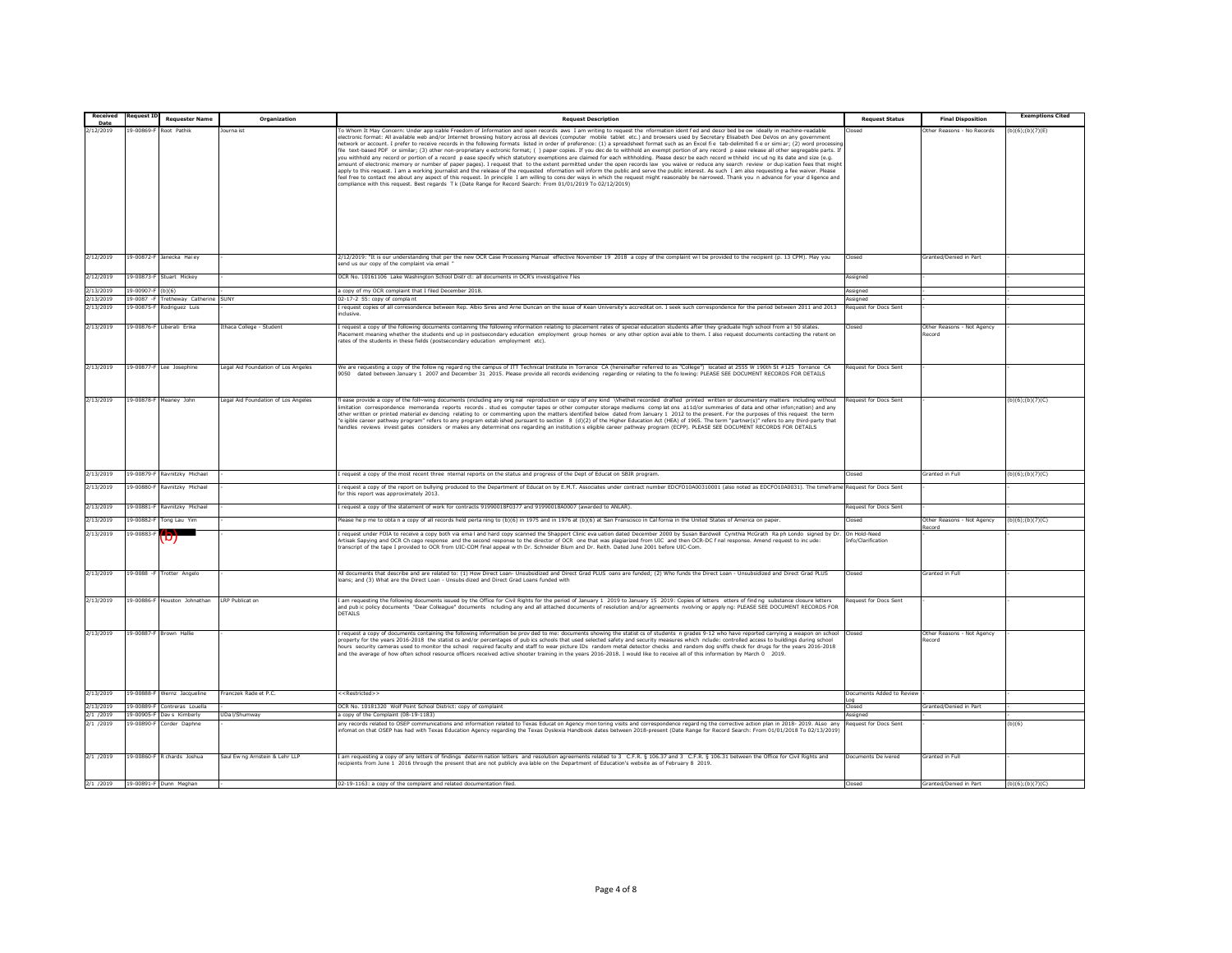| Received           |                 | <b>Requester Name</b>         | Organization                               | <b>Request Description</b>                                                                                                                                                                                                                                                                                                                                                                                                                                                                                                                                                                                                                                                                                               | <b>Request Status</b>                  | <b>Final Disposition</b>             | <b>Exemptions Cited</b>        |
|--------------------|-----------------|-------------------------------|--------------------------------------------|--------------------------------------------------------------------------------------------------------------------------------------------------------------------------------------------------------------------------------------------------------------------------------------------------------------------------------------------------------------------------------------------------------------------------------------------------------------------------------------------------------------------------------------------------------------------------------------------------------------------------------------------------------------------------------------------------------------------------|----------------------------------------|--------------------------------------|--------------------------------|
| Date<br>2/1 / 2019 | $-00892$        | eshef                         | riorit es USA                              | Any correspondence including electronic between your agency and Howard Schultz in his capacity as charman president chief executive officer and chief global strategist of Starbucks                                                                                                                                                                                                                                                                                                                                                                                                                                                                                                                                     | equest for Docs Sent                   |                                      | (b)(6);(b)(7)(A);(b)(7)(C)     |
|                    |                 |                               |                                            | corporation or between your agency and any other employees of Starbucks Corporation and its affiliates (including II G omale Coffee Company Coffee House Hold ngs Inc. Siren Retail Group<br>Starbucks New Venture Company Seattle's Best Coffee Teavana Tazo Evolution Fresh La Bou ange Ethos Water Frappuccino Starbucks Reserve Princi Starbucks Doubleshot Starbucks<br>Refreshers Starbucks VIA and Torrefazione Ital a Coffee) from November 1985 through June 2018. - Any correspondence including electronic between your agency and Howard Schultz in his<br>capacity as co-founder and partner of Maveron LLC or between your agency and any other employees of Maveron LLC from January 1998 to the present. |                                        |                                      |                                |
| 2/1 /2019          | 9-00893-F       | Dakduk Michael                | Career Education Colleges and Universities | Is there a breakdown of the closed school Ist by sector I am hop ng you have the same closed school ist that is downloadable on the PEPS site but w th a column that shows whether the school is<br>ategorized as 2yr public yr public 2yr for-profit yr for-profit etc.                                                                                                                                                                                                                                                                                                                                                                                                                                                 | equest for Docs Sent                   |                                      |                                |
| 2/1 /2019          | 19-00895-F      | $(h)$ $(R)$                   |                                            | am requesting full transparency in the form of any and all documentation. Aga n- I need any and all recorded information regarding my situat on. I understand I could not force an agency to<br>unch an investigation but I should have the right to a trusted agency to make a ful report                                                                                                                                                                                                                                                                                                                                                                                                                               | hean <sup>r</sup>                      | Other Reasons - Not Agency<br>lecord | (b)(6)                         |
| 2/1 /2019          |                 | 19-00896-F Jones Sasha        | he Eagle                                   | write to request access to and a copy of commun cations including memos and letters between American University admin strators specifically Ne I Kerwin and Sylvia Burwell and the<br>Department of Education Office for Civil Rights regarding Title IX invest gations into the university. This includes complaint notifications data request letters letters of findings and/or dismissal<br>etters. We are looking for such communications linked to T tle IX nvestigations into American University opened on the following dates: 3/11/2015 6/21/2016 11/7/2018.                                                                                                                                                   | equest for Docs Sent                   |                                      | (b)();(b)(5);(b)(7)(E)         |
| 2/1 /2019          |                 | 19-00897-F Quirk James        | Debtwire ABS ACURIS                        | request that a copy of the following documents or documents containing the follow ng informat on be provided to me in PDF format: ED Forms 2000 Data: FY17 Annual Report. i.e. The Guaranty<br>Agency financial information as reported on the ED Forms 2000 Annual Report for FY 2017. If availab e ED Forms 2000 Data: FY18 Annual Report.                                                                                                                                                                                                                                                                                                                                                                             | <b>Request for Docs Sent</b>           |                                      | (b)(5);(b)(6);(b)(7)(A);(b)(7) |
| 2/1 /2019          | $9 - 00898 - 6$ | Perer Abby                    | Syracuse University                        | OCR CASE NO. 02-19-2071. We are making th s request on behalf of Syracuse Univers ty regarding an investigation initiated by the U.S. Department of Educations Off ce for Civil Rights (OCR).                                                                                                                                                                                                                                                                                                                                                                                                                                                                                                                            | equest for Docs Sent                   |                                      |                                |
| 2/1 /2019          | 9-00899-8       | Walsh Anthony                 | he Century Foundation                      | A ist of "Closed Pre Acquisition CIO s from 2009-2018" included three transactions regarding Walden Univers ty. I am requesting any and all data and records from the most recent transaction<br>ivolving Walden University owned by Laureate Education.                                                                                                                                                                                                                                                                                                                                                                                                                                                                 | equest for Docs Sent                   |                                      |                                |
| 2/1 /2019          | $9 - 00900 - 8$ | Elson Alexander               | lational Student Legal Defense Network     | he most recent PPA (or PPAs if there are multiple) entered into between ED and Full Sail Univers ty. To the extent Full Sail is operating under a PPA entered into by a parent inst tution please<br>rov de that PPA as wel                                                                                                                                                                                                                                                                                                                                                                                                                                                                                              | equest for Docs Sent                   |                                      |                                |
| 2/1 /2019          | 9-00901-F       | Rhode Steve                   | Myyesta Foundation                         | ooking for a list ng of previously competed FOIA requests for the last four () years so I can ease your workload and not make duplicate requests for information which may already be easily and<br>ead ly available. (Date Range for Record Search: From 01/01/2015 To 02/1 /2019)                                                                                                                                                                                                                                                                                                                                                                                                                                      | lequest for Docs Sent                  |                                      | (b)(7)(A)                      |
| 2/1 /2019          |                 | 19-00902-F Appel Melissa      |                                            | Records concerning Title IX complaints and investigation involving the St. Paul Conservatory for Performing Artists in St. Paul MN. (Date Range for Record Search: From 10/09/2017 To<br>02/1 / 2019                                                                                                                                                                                                                                                                                                                                                                                                                                                                                                                     | equest for Docs Sent                   |                                      |                                |
| 2/1 /2019          | 9-00903-F       | ontreras Brittaney            |                                            | opy of the complaint for OCR case no. 09-19-1197                                                                                                                                                                                                                                                                                                                                                                                                                                                                                                                                                                                                                                                                         | losed                                  | Granted/Denied in Part               |                                |
| 2/15/2019          | $-0.0090 -$     | ngleshee Benjamir             | ndustry Dive                               | ill postal and email correspondence from December 1 2018 and January 30 2019 between Diane Auer Jones and/or Betsy DeVos of the Department of Education and any of the following parties:<br>ason Beckman Jason Colodne Dav d Aho and Morris Beyda all of whom are affil ated with Colbeck Capital Management. (Date Range for Record Search: From 12/01/2018 To 01/31/2019)                                                                                                                                                                                                                                                                                                                                             | equest for Docs Sent                   |                                      |                                |
| 2/15/2019          |                 | 19-00911-F Evers Austin       | <b>Imerican Overs ght</b>                  | All records reflecting communications (including email messages email attachments calendar invitations memoranda or background material for meetings or handwritten or typed notes taken<br>during meetings) between any political appointees* at your agency and any employee or representative of Ballard Partners including but not I mited to any of the following individuals: PLEASE SEE<br>OCUMENT RECORDS FOR DETAILS                                                                                                                                                                                                                                                                                            | equest for Docs Sent                   |                                      |                                |
| /15/2019           |                 | 19-0091 -F Ravnitzky Michael  |                                            | The Private Collection Agency (PCA) Procedures Manual.                                                                                                                                                                                                                                                                                                                                                                                                                                                                                                                                                                                                                                                                   | equest for Docs Sent                   |                                      | (b)(5); (b)(6)                 |
| /15/2019           | 19-00915-F      | fullins Timothy               | <b>SMH Law</b>                             | lease provide cop es of your complete file relat no to OCR #15-19-11 1                                                                                                                                                                                                                                                                                                                                                                                                                                                                                                                                                                                                                                                   | Closed                                 | Granted/Denied in Part               |                                |
| 2/15/2019          | $9 - 00916 - F$ | vers Austin                   | merican Overs ght                          | All records reflecting communications (including emails email attachments text messages messages on messaging patforms (such as Slack GChat or Google Hangouts Lync Skype or<br>WhatsApp) telephone call logs ca endar invitations calendar entries meeting notices meeting agendas informational mater al any handwritten or electronic notes taken durng any oral<br>ndividuals or entities listed below: PLEASE SEE DOCUMENT RECORDS FOR DETAILS                                                                                                                                                                                                                                                                      | losed                                  | Other Reasons - No Records           |                                |
| 2/19/2019          |                 | 19-00920-F Evans Elizabeth    | Grants Office LLC                          | would like to read the FY2017 and FY2018 funded project proposals for the Strengthen ng Institut ons Grant Program parts A (CFDA 8 .031A) and F (CFDA 8 .031F). The grant program website<br>nly provides abstracts (https://www2.ed.gov/programs/iduestitle3a/awards.html) for these projects however I would like to review their project narratives and budget justificat ons. (Date Rang<br>or Record Search: From 01/01/2017 To 12/31/2018)                                                                                                                                                                                                                                                                         | equest for Docs Sent                   |                                      | $(b)(6)$ ; (b)(7)(C)           |
| 2/19/2019          |                 | 19-009 9-F Rogers Alex        | CNN                                        | Letter between Deputy Secretary Mick Zais and Acting Inspector General cited by the House Education and Labor committee charman Bobby Scott House Oversight committee chairman Elijah<br>Cummings Sen. Patty Murray and Reps. Rosa DeLauro and Scott Peters sent 2/19/19 to Secretary DeVos regarding the decision to replace the act ng inspector general.                                                                                                                                                                                                                                                                                                                                                              | losed                                  | Granted in Full                      |                                |
| 2/19/2019          | $9 - 0095$      | Yates Geneviev                |                                            | OCR Nos. 101221 2 10152153 101820 6 Washington State Univers ty: see sub requests for specific documents requested                                                                                                                                                                                                                                                                                                                                                                                                                                                                                                                                                                                                       | losed                                  | Granted/Denied in Part - No          | (b)(6);(b)(7)(A);(b)(7)(C)     |
| 2/19/2019          | 19-00921-F      | labash Tarig                  | Student Borrower Protect on Center         | All internal communications between ED and FSA officias and Navient from the time the Navient audit took pace to the time the audit was final zed in May 2017, 2. All subsequent<br>ommunications after the May 2017 rev ew was fina ized including communicat ons around the November 2018 unsigned statement provided to Pol tico by Liz Hill and subsequently distributed by<br>lavient to its investors in response to the May 2017 audit of Navient becoming public. 3. All commun cations between ED and FSA officials Navient and/or the ED OIG from the time the audit was<br>inalized to the point the IG report became public on February 1 2019.                                                              | equest for Docs Sent                   | corde                                | (b)(6); (b)(7)(A); (b)(7)(C)   |
| 2/19/2019          |                 | 19-00922-F Kravitz Derek      | ProPublica                                 | List of current and former special government employees or "SGEs " hired between Jan. 20 2017 and the date th s request is u timately fulfilled along w th the emp oyee s name; h re date;<br>soency title: office and department: hiring authority: government pay scale step and salary: and separation date if applicable                                                                                                                                                                                                                                                                                                                                                                                             | Documents Added to Review<br><b>DO</b> |                                      |                                |
| 2/19/2019          |                 | 19-00923-F Habash Tarig       | Student Borrower Protect on Center         | All "scoresheets" compied between 2009 and 2019 that show eva uations by FSA reviewers of recorded calls between servicer representatives from all nine servicers and borrowers and any<br>uidance policies and procedures or other materials that explain the evaluation criteria used to compile these "scoresheets." PLEASE SEE DOCUMENT RECORDS FOR DETAILS                                                                                                                                                                                                                                                                                                                                                          | lequest for Docs Sent                  |                                      |                                |
| 2/19/2019          |                 | 19-0092 -F Bag ey Christopher | Law Office of James Scott Farrin           | Any and all U.S. Department of Education ("USDOE") statements of poicy and interpretations of the term "withdrew" as it appears n 3 C.F.R. 685.21 (c)(1)()(B) for purposes of defining<br>ligibi ity for the Closed School Discharge; PLEASE SEE DOCUMENT RECORDS FOR DETAILS                                                                                                                                                                                                                                                                                                                                                                                                                                            | equest for Docs Sent                   |                                      |                                |
| 2/19/2019          |                 | 19-00925-F Ravnitzky Michael  |                                            | request a copy of the listing from the database of technical/research reports at the Department of Education but limited to a list of those reports that are ident fed n the database as restricted<br>on-public inonpublic or not for public release.                                                                                                                                                                                                                                                                                                                                                                                                                                                                   | losed                                  | Other Reasons - No Records           |                                |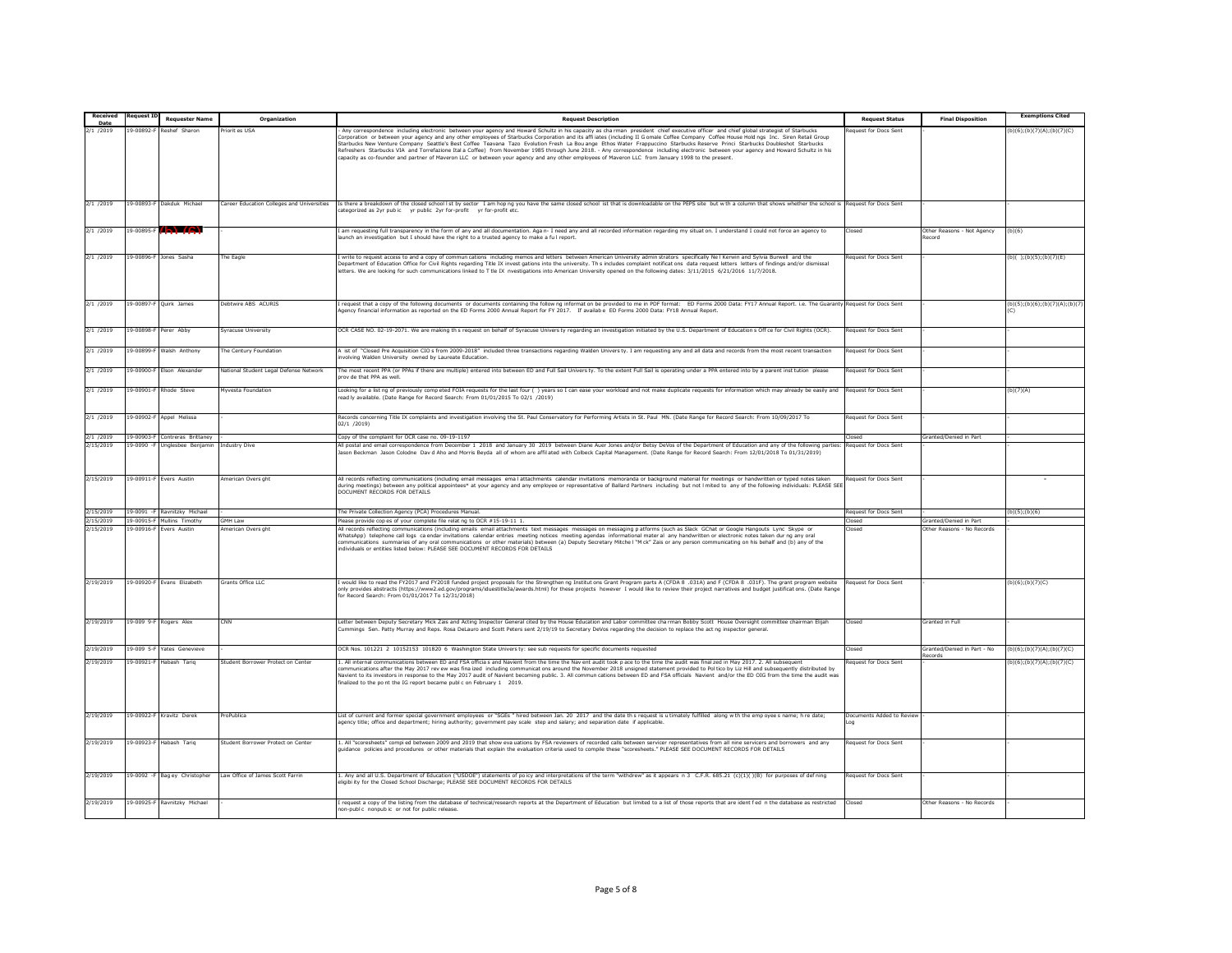| <b>Received</b><br>Date | eauest          | <b>Requester Name</b>       | Organization                         | <b>Request Descriptio</b>                                                                                                                                                                                                                                                                                                                                                                                                                                                                                                                                                                                                                                    | <b>Request Status</b>                | <b>Final Disposition</b>             | <b>Exemptions Cited</b>    |
|-------------------------|-----------------|-----------------------------|--------------------------------------|--------------------------------------------------------------------------------------------------------------------------------------------------------------------------------------------------------------------------------------------------------------------------------------------------------------------------------------------------------------------------------------------------------------------------------------------------------------------------------------------------------------------------------------------------------------------------------------------------------------------------------------------------------------|--------------------------------------|--------------------------------------|----------------------------|
| /19/2019                | 9-00926-        | nnis Denise                 |                                      | ttached is a FOIA Request for the IBM Techn cal Proposal as it re ates to the following procurement: o Contract: HHSN316201200030W o Award ID Task Order/Delivery No: 91990018F0017 o                                                                                                                                                                                                                                                                                                                                                                                                                                                                        | equest for Docs Sent                 |                                      |                            |
|                         |                 |                             |                                      | lame of Acquistion: Portfolio Of Integrated Value Oriented Technologies Hosting (pivot H) The Pivot H Contractor Is Responsibe For Providing A Hosting Environment For Department Data And<br>lystems o Documents requested: IBM Technical Proposal Response                                                                                                                                                                                                                                                                                                                                                                                                 |                                      |                                      |                            |
|                         |                 |                             |                                      |                                                                                                                                                                                                                                                                                                                                                                                                                                                                                                                                                                                                                                                              |                                      |                                      |                            |
|                         |                 |                             |                                      |                                                                                                                                                                                                                                                                                                                                                                                                                                                                                                                                                                                                                                                              |                                      |                                      |                            |
| 2/19/2019               | 19-00927-       | Soodman Anna                |                                      | Requester is seeking copies of the monitoring documents regarding OCR complain t#11-16-1778 regarding the resolve agreement.                                                                                                                                                                                                                                                                                                                                                                                                                                                                                                                                 | ssigned                              |                                      |                            |
| 2/19/2019               | 9-00928-F       | Stephen Imani               |                                      | m requesting access to all public schools in North Carol na. How the school lunch process is set up. Is the payment process or food options the same at all public school across North Carolina                                                                                                                                                                                                                                                                                                                                                                                                                                                              | losed                                | Other Reasons - Not Agency<br>lecord | (b)(6)                     |
| 2/19/2019               | 19-00929-F      | <b>Britton Ridgely</b>      |                                      | Requester is seeking a copy of the data response submitted by the district regard ng OCR comp aint #11-18-101                                                                                                                                                                                                                                                                                                                                                                                                                                                                                                                                                | Closed                               | Granted/Denied in Part               | $(b)(6)$ ; $(b)(7)(C)$     |
| 2/20/2019               | 19-009 7-F      | Samp es Elizabeth           | lusch Blackwell LLP                  | l copy of the complant for OCR Case Number 07-18-211 .                                                                                                                                                                                                                                                                                                                                                                                                                                                                                                                                                                                                       | losed:                               | Granted/Denied in Part               |                            |
| 2/20/2019               | $9 - 00930 - 6$ | e Jesus Jessica Jo          |                                      | am requesting national data on restraints and seclusions on students with disabilities. If the data is divided state by state or district by district I also request that. I kindly request all recent data                                                                                                                                                                                                                                                                                                                                                                                                                                                  |                                      | Other Reasons                        |                            |
|                         |                 |                             |                                      | ind any data as far back as data collect on for restraints and seclusions goes.                                                                                                                                                                                                                                                                                                                                                                                                                                                                                                                                                                              |                                      | <b>Nithdrawn</b>                     |                            |
| 2/20/2019               | 9-00933-F       | ew s Tamara                 | lational Center for Youth La         | request the following records (or records that conta n the following nformation): - A list of all employees of OCR (from the regional offices headquarters or otherwise) who vo unteered (or were<br>therwise identified by their supervisors as willing or available) to part cipate in reviewing and/or responding to comments received in response to the Title IX NPRM. PLEASE SEE DOCUMENT<br>RECORDS FOR DETAILS                                                                                                                                                                                                                                       | equest for Docs Sent                 |                                      |                            |
| 2/20/2019               |                 | 19-0093 -F Lews Tamara      | National Center for Youth Law        | request the following records (or records that conta n the following nformation): · Any internal guidance regarding retaliation. · Any po icies or memoranda contained in any internal policy<br>epository address no the application of the Supreme Court's decision in Frank in y. Gwinett County Public Schoo's (1992).                                                                                                                                                                                                                                                                                                                                   | equest for Docs Sent                 |                                      | (b)(6);(b)(7)(A);(b)(7)(C) |
| 2/20/2019               |                 | 19-00935-F Subbaraman Nidhi | <b>BuzzFeed News</b>                 | request access to and copies of ALL direct messages sent and received to and from the Twitter account "@BetsyDeVosED." The date range for this request is between Jan. 20 2017 and February<br>9 2019.                                                                                                                                                                                                                                                                                                                                                                                                                                                       | equest for Docs Sent                 |                                      | $(b)(6)$ ; $(b)(7)(C)$     |
| 2/20/2019               | $9 - 00936 - 8$ | Spady Alyssa                |                                      | lecords that contain an investigation done by the Office for Civil Rights n regard to complance to the Americans with Disabilities Act (1990) by Ithaca College. The case number is 02-09-2080. I<br>im also seeking records that conta n a follow up that was outlined in a Resolution Agreement under "Act on Item 1".                                                                                                                                                                                                                                                                                                                                     | equest for Docs Sent                 |                                      | (b)(6);(b)(7)(C)           |
| 2/20/2019               | 9-00937-F       | Lohja Stevan                |                                      | . Documents declaring the department's definition of "racial diversity." 2. Documents that explain how the department concludes that "racial diversity" promotes economic mobility. PLEASE SEE<br>OCUMENT RECORDS FOR DETAILS                                                                                                                                                                                                                                                                                                                                                                                                                                | equest for Docs Sent                 |                                      |                            |
| /20/2019                | $9 - 00938 -$   | Cck Russ                    | luckRock News                        | our agency's FOIA request log covering 2018 which includes a field show ng the subject of each request and a field for the f nal dispos tion.                                                                                                                                                                                                                                                                                                                                                                                                                                                                                                                | nsed                                 | Granted in Full                      |                            |
| 2/20/2019               | 19-00939-8      | louston Johnathan           | <b>LRP Publicat on</b>               | The fo lowing documents issued by the Family Policy and Comp iance Office (FPCO) for the period of January 1 2019 to January 31 2019. 1) Complete copies of all letters responses memoranda<br>or other documents nterpreting or applying the Family Education Rights and Privacy Act (FERPA) concerning elementary secondary special education and vocational students written and/or<br>ssued by the FPCO for the time period spec fied above. PLEASE SEE DOCUMENT RECORDS FOR DETAILS                                                                                                                                                                     | equest for Docs Sent                 |                                      |                            |
| 2/20/2019               | $-009$ 1-F      | Steketee Fox Amy            | Church Church H ttle & Antr m        | he requestor an attorney for South Bend Community Corporation is seeking copes of all records n the possession of OCR related to OCR complaint 05-19-1111.                                                                                                                                                                                                                                                                                                                                                                                                                                                                                                   | ocuments Added to Reviev             |                                      |                            |
| 2/21/2019               | 9-009 2-F       | 'hompson Alexander          | The Tufts Daily                      | Reports and pending reports of foreign gifts and contracts of a value in excess of \$250 000 made to or with Tufts University of Medford MA under Section 117 of the Higher Educat on Act of 1965.<br>Date Range for Record Search: From 05/2 /2018 To 02/19/2019)                                                                                                                                                                                                                                                                                                                                                                                           | equest for Docs Sent                 |                                      |                            |
| 2/21/2019               | $9 - 009$ 3-B   | ouglas Nicholas             | fau Cochran Vertet s Ama a PLLC      | ny and all documents regarding the Muckleshoot Ind an Tribe's "Head Start" program at the Muckleshoot Early Childhood Education Center in Auburn Washington. Address: 15599 SE 376th St.<br>uburn WA 98092.                                                                                                                                                                                                                                                                                                                                                                                                                                                  | equest for Docs Sent                 |                                      | b)(6);(b)(7)(C)            |
| 2/21/2019               | $9 - 009$       | DeSantiago William          |                                      | Iny and a I documentation/information contained in permanent and temporary fles including but not limited too appl cations for Income Based Repayment and/or Income Contingent Repayment<br>lans repayment plans and loan servic ng companies.                                                                                                                                                                                                                                                                                                                                                                                                               | equest for Docs Sent                 |                                      |                            |
| 2/22/2019               | 19-01009-F      | Johnson William             | Pa o Alto On ine                     | Copy of the complaint and the notification letter for OCR case no. 09-19-1168                                                                                                                                                                                                                                                                                                                                                                                                                                                                                                                                                                                | hezol                                | <b>Granted/Denied in Part</b>        |                            |
| /22/2019                | $9 - 00970 - 8$ | enberg Roch                 | essin Katz Law PA                    | copy of the complant in OCR Case No. 03-19-110                                                                                                                                                                                                                                                                                                                                                                                                                                                                                                                                                                                                               | osed                                 | iranted/Denied in Part               | b)(6);(b)(7)(A);(b)(7)(C)  |
| 2/22/2019               | 19-01012-       | ooksey Deborah              | Mt. Diab o Unified SChool District   | opy of the complaint for OCR case no. 09-19-1156                                                                                                                                                                                                                                                                                                                                                                                                                                                                                                                                                                                                             | hezoľ                                | Granted/Denied in Part               |                            |
| /22/2019                | 9-009 8-8       | nglesbee Benjami            | ndustry Div                          | request that a copy of the following documents be provided to me: All postal and email correspondence from September 1 2018 and January 3 2019 between Wayne Johnson of the Departm<br>of Educat on and any of the fol owing parties: Jason Beckman Jason Colodne David Aho and Morrs Beyda all of whom are aff liated with Colbeck Cap tal Management. Additionally all postal and<br>email correspondence from September 1 2018 and January 31 2019 between Steve F nley of the Department of Education and any of the follow ng: Jason Beckman Jason Colodne Dav d Aho<br>and Morris Beyda. (Date Range for Record Search: From 09/01/2018 To 01/31/2019) | equest for Docs Sen                  |                                      | b)(6)                      |
| 2/22/2019               | 19-00950-F      | Dupart Louis                | he Normady Group                     | request a copy of all consumer complaints in the Department of Education s possession or control from the last ten years concerning any for-profit educational institution including Kap an Inc.<br>Vestwood College University of Phoenix Everest Institute DeVry University Ashworth College and University of the Potomac. This request includes all consumer complaints in hard copy or<br>electronic form in any physical repository or computer database. If possible please organize these materials by institution and year.                                                                                                                         | lequest for Docs Sent                |                                      | (b)(6);(b)(7)(A);(b)(7)(C) |
| 2/22/2019               |                 | 19-00951-F Tai Samuel       | Mad son Metropo itan School District | I am look no for information regarding the Madison Metropolitan School District's (MMSD) disbursement of T tle 1 funding. In particular I am looking for the annual budgets for the last several vears Request for Docs Sent<br>ccounting for products and/or services these federal grant funds paid for. Any line-item reporting on the uses of T tie 1federal grant funds would be informative.                                                                                                                                                                                                                                                           |                                      |                                      |                            |
| 2/22/2019               |                 | 19-00953-F Evers Austin     | American Overs ght                   | Records sufficient to show current staff ng levels at OCR incuding but not I mited to a search conducted in OCR s regularly updated staffing database to show: The number of people hired in FY<br>2018-19. Please prov de updates to the number of people hired on a monthly bas s. The number of people who have been terminated from or vacated their staff positions in OCR for FY 2018-19<br>Please provide updates to the number of people terminated on a monthly basis. Total full time equivalents (FTE) for FY 2018-19. Please provide updates to the number of FTEs on a monthly<br>basis.                                                        | equest for Docs Sent                 |                                      |                            |
| 2/22/2019               |                 | 19-0095 -F Evers Austin     | American Overs ght                   | A ist of technical ass stance (TA) presentations made by OCR from June 10 2018 through the date the search is conducted incuding the following data: The date of the TA presentation;<br>The<br>statute under which the TA was made; The issues addressed in the TA if available; The name of the rec pient of the TA; and The state in which the recipient is located.                                                                                                                                                                                                                                                                                      | Documents Added to Review            |                                      | (b)();(b)(6)               |
| 2/25/2019               |                 | 19-01010-F Campos Nicole    |                                      | Copy of the complaint for OCR case no. 09-19-1180                                                                                                                                                                                                                                                                                                                                                                                                                                                                                                                                                                                                            | hezol <sup>n</sup>                   | Granted/Denied in Part               | (b)(5); (b)(6)             |
| 2/25/2019               | 9-00957-F       | Koren Emily                 | niversity of P ttsburgl              | 1) abstracts for all app icants for Title V grants from 2008-2018 and Title III Part F from 2008-2017 (those that were unsuccessful as well as those that were successful in each year) 2) full<br>roposals for the above applicants (Date Range for Record Search: From 01/01/2008 To 12/31/2018)                                                                                                                                                                                                                                                                                                                                                           | equest for Docs Sent                 |                                      |                            |
| 2/25/2019               | 9-00958-F       | Hu ing Alice                | ampaign For Accountability           | . All calendars or ca endar entres for Steven Musgrave Special Assistant from January 1 2017 through the date the search is conducted incuding any calendars mainta ned on his behalf (e.g.<br>y an adm nistrative or a scheduler). PLEASE SEE DOCUMENT RECORDS FOR DETAILS                                                                                                                                                                                                                                                                                                                                                                                  | equest for Docs Sent                 |                                      |                            |
| 2/25/2019               | 19-00959-1      | DeGood Jennife              |                                      | k copy of the follow ng documents (or documents containing the following information) be provided to me: Comp aints of racism or discrimination filed against any of the Hopkins Public Schools<br>Hopkins Elementary Sycamore Elementary Hopkins M ddle School or Hopkins High School) n Hopkins M chigan; ncluding those filed through the Department of Education Office of Civil rights<br>ver the past 15 years.                                                                                                                                                                                                                                        | ocuments Added to Revie<br><b>DO</b> |                                      | (b)(6);(b)(7)(A);(b)(7)(C) |
| 2/25/2019               | 19-00960-F      | Minniti Thuy                |                                      | The Final Program Review Determination (FPRD) letter for Hair Cal fornia Beauty Academy OPE ID - 01298500 Program Review Control Number 2011-2-09-27 03 Years Reviewed 2010-2011<br>iscal Year Issued 2018                                                                                                                                                                                                                                                                                                                                                                                                                                                   | losed                                | Granted in Full                      | (b)(6); (b)(7)(C)          |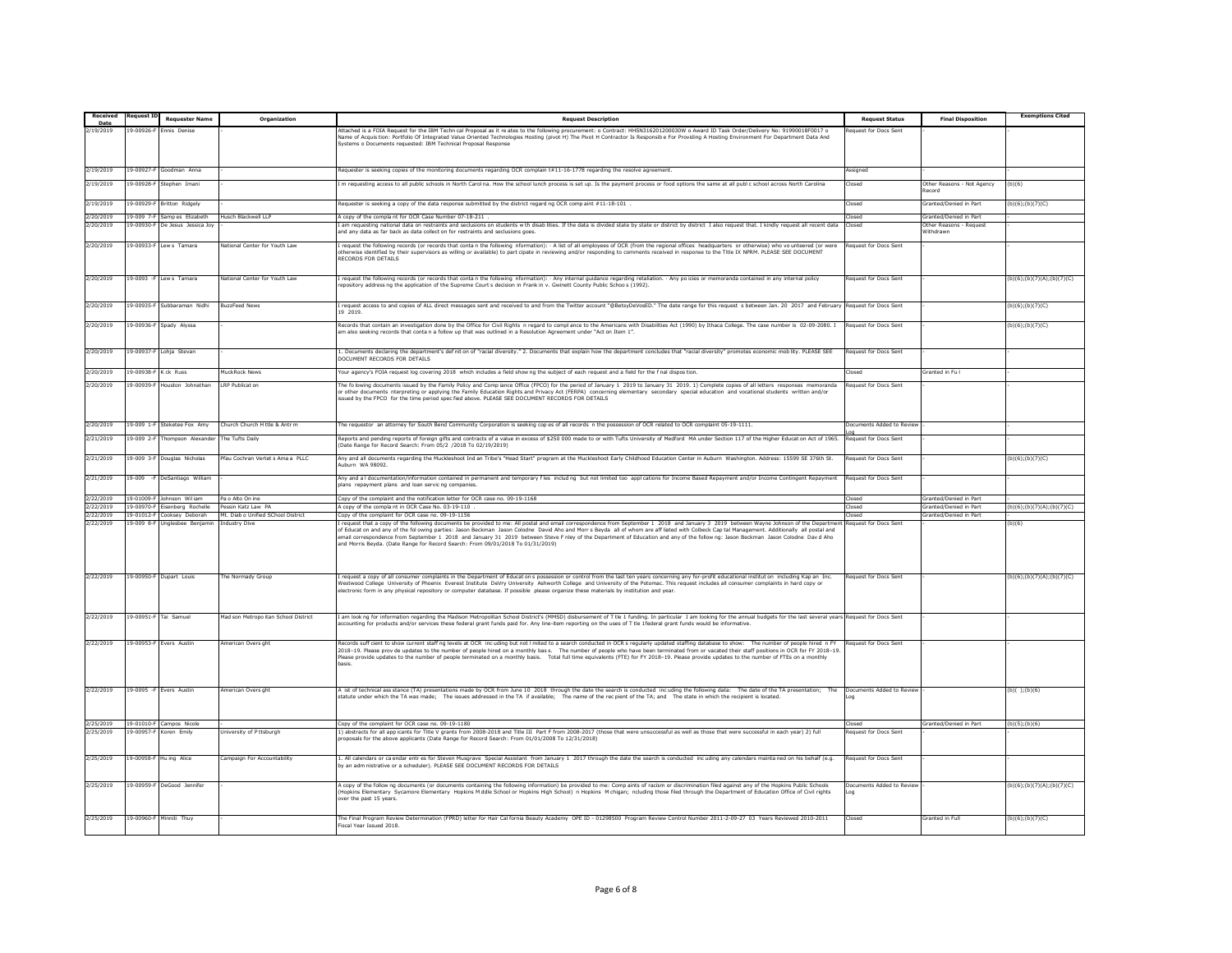| Received               | equest :                 | <b>Requester Name</b>      | Organization                             | <b>Request Description</b>                                                                                                                                                                                                                                                                                                                                                                                                                                                                                                                                                                                                                                                                                                                                                                                                                                                                                                                                                                                                                                                                                                                                                                                                                                                                                                                                                                                           | <b>Request Status</b>                                 | <b>Final Disposition</b>             | <b>Exemptions Cited</b>            |
|------------------------|--------------------------|----------------------------|------------------------------------------|----------------------------------------------------------------------------------------------------------------------------------------------------------------------------------------------------------------------------------------------------------------------------------------------------------------------------------------------------------------------------------------------------------------------------------------------------------------------------------------------------------------------------------------------------------------------------------------------------------------------------------------------------------------------------------------------------------------------------------------------------------------------------------------------------------------------------------------------------------------------------------------------------------------------------------------------------------------------------------------------------------------------------------------------------------------------------------------------------------------------------------------------------------------------------------------------------------------------------------------------------------------------------------------------------------------------------------------------------------------------------------------------------------------------|-------------------------------------------------------|--------------------------------------|------------------------------------|
| Date<br>2/25/2019      | 3-00961-                 |                            |                                          |                                                                                                                                                                                                                                                                                                                                                                                                                                                                                                                                                                                                                                                                                                                                                                                                                                                                                                                                                                                                                                                                                                                                                                                                                                                                                                                                                                                                                      | quest for Docs Sent                                   |                                      |                                    |
|                        |                          | reen Kimber                | Career Tech                              | write to request comprehensive access to all the resources documents and assets compiled under the Office of Career Technical and Adult Education s (OCTAE) Advanc ng Equity in Career and<br>echnical Education (CTE) initiative incud no but not Im ted to the toolkit and resources that were intended to be made publicly available. I request copies of the resources that had made t<br>irough the Department's clearance and review process as well as the final drafts submitted by the contractor Manhattan Strategy Group to OCTAE.                                                                                                                                                                                                                                                                                                                                                                                                                                                                                                                                                                                                                                                                                                                                                                                                                                                                        |                                                       |                                      | b)(6);(b)(7)(A);(b)(7)(C)          |
| 2/25/2019              | 19-00962-F               | Onveka-Crawford<br>daku    | lational Women's Law Center              | We seek the release of the folowing records* filed or created between August 30 2000 through the date of production of the documents: 1. All records including but not limited to complaints and<br>case nd ces refecting claims al eging discriminatory treatment of men under T tle IX of the Education Amendments of 1972 20 U.S.C. § 1681 et seq due to the ex stence of women-only<br>programming resources funding fellowships scholarsh ps and the like. 2. A I Compliance Reviews Complaint Resolutions Resolutions Between Parties Letters of Findings and Enforcement and<br>similar documents refecting the resolution of investigations into schoo s for possible violations of Title IX of the Education Amendments 20 U.S.C. § 1681 et seq. related to d scriminatory treatmen<br>of men related to women-only programming resources funding fellowships scholarships and the I ke. * The term "records" as used herein ncludes all records or communications preserved in<br>lectronic or wr tten form including but not limited to complaints correspondence documents data videotapes audio tapes emails faxes files quidance quidelines evaluations instructions<br>analyses memoranda agreements notes orders polices procedures protocols reports rules techn cal manuals technical specifications training manuals or studies. (Date Range for Record<br>Search: From 08/30/2000 To 02/25/2019) | On Hold-Need<br>fo/Clarification                      |                                      |                                    |
|                        |                          |                            |                                          |                                                                                                                                                                                                                                                                                                                                                                                                                                                                                                                                                                                                                                                                                                                                                                                                                                                                                                                                                                                                                                                                                                                                                                                                                                                                                                                                                                                                                      |                                                       |                                      |                                    |
| 2/26/2019              |                          | 19-00809-F Borden Jeremy   |                                          | For all portions of th s request the time period for which I am seeking records is October 8 2018 to present. Part I I request a log showing all FOIA requests made to the above-named agency to<br>include date of request name of requester subject of request tracking number and dispostion of request. Please note I am not seeking a copy of every request. Rather I am seeking a<br>spreadsheet preferably in Excel format containing the above-described information. PLEASE SEE DOCUMENT RECORDS FOR DETAILS                                                                                                                                                                                                                                                                                                                                                                                                                                                                                                                                                                                                                                                                                                                                                                                                                                                                                                | Request for Docs Sent                                 |                                      |                                    |
| 2/26/2019              | 19-00979-F Gant Paul     |                            | Kings ev Bogard LLP                      | Copy of the complaint for OCR case no. 09-19-1202                                                                                                                                                                                                                                                                                                                                                                                                                                                                                                                                                                                                                                                                                                                                                                                                                                                                                                                                                                                                                                                                                                                                                                                                                                                                                                                                                                    | hezol <sup>"</sup>                                    | Granted/Denied in Part               |                                    |
| 2/26/2019              | 19-0096 - F              | Huffman Janice             | Angelina College                         | am requesting copies of the top three awarded proposals for the last approved TRIO Student Support Services Program CFDA Number: 8 .0 2. Last Competition: FY 2015. (Date Range for<br>ecord Search: From 01/01/2015 To 0 /01/2015)                                                                                                                                                                                                                                                                                                                                                                                                                                                                                                                                                                                                                                                                                                                                                                                                                                                                                                                                                                                                                                                                                                                                                                                  | Request for Docs Sent                                 |                                      |                                    |
| 2/26/2019              | $9 - 00965$              | Jones Jerenn               |                                          | am requesting a tax offset hardsh p refund for my State tax return in the amount of \$3030 and my federal tax return n the amount of \$8 3                                                                                                                                                                                                                                                                                                                                                                                                                                                                                                                                                                                                                                                                                                                                                                                                                                                                                                                                                                                                                                                                                                                                                                                                                                                                           | Closec                                                | Other Reasons - Not Agency<br>ecord  |                                    |
| 2/26/2019              | $9 - 00966 - 1$          | Diffey Stephanie           | <b>Iolmes Community College</b>          | opies of funded proposals for DOE Grants. Here are our top five nterests: P031P160007 P031A180117 P031F18001 P031A1801 8 P031F180088                                                                                                                                                                                                                                                                                                                                                                                                                                                                                                                                                                                                                                                                                                                                                                                                                                                                                                                                                                                                                                                                                                                                                                                                                                                                                 | <b>losed</b>                                          | Granted/Denied in Part               | b)(6); (b)(7)(A); (b)(7)(C)        |
| 2/26/2019              | $9 - 00967$              | Walsh Anthony              | he Century Foundation                    | am requesting all nomination letters submitted for the 2018-2019 Negotiated Rulemak ng for Higher Education committee and subcomm ttees. I am interested in all nominat ons those selected as<br>vell as those who were not se ected.                                                                                                                                                                                                                                                                                                                                                                                                                                                                                                                                                                                                                                                                                                                                                                                                                                                                                                                                                                                                                                                                                                                                                                                | <b>Request for Docs Sent</b>                          |                                      |                                    |
| 2/26/2019              | $9 - 00968 - 1$          | lewellyn Patrick           | Publ c C tizen                           | [1] The U.S. Department of Education s (ED) "Internet usage polcy " as referenced in Exhibit 1 to th s request which s a screenshot of a page that appeared when try ng to access www.citizen.org<br>while on ED s WiFi. (2) The criteria used by ED s "Web Access Webguard Filter " as referenced in Exhibit 1 to this request to block access to websites including any criteria specifica ly applied to<br>"Advocacy Organizations " as referenced n Exhib t 1 to this request. PLEASE SEE DOCUMENT RECORDS FOR DETAILS                                                                                                                                                                                                                                                                                                                                                                                                                                                                                                                                                                                                                                                                                                                                                                                                                                                                                           | Request for Docs Sent                                 |                                      |                                    |
| 2/26/2019              | 9-00969                  | Kruger Chr stophe          | <b>RUGER &amp; GRUBER LLF</b>            | elated Documents: Access - ACS 2011 transfer; Access loans' DMCS backlog; documents reied on by ED OIG: 12/13/12 Final Alert & 11/5/15 Final Audit.                                                                                                                                                                                                                                                                                                                                                                                                                                                                                                                                                                                                                                                                                                                                                                                                                                                                                                                                                                                                                                                                                                                                                                                                                                                                  | equest for Docs Sent                                  |                                      |                                    |
| 2/26/2019              | 9-00971-F                | Rodriguez Eric             | Walsh Gallegos Trevino Russo & Kyle P.C. | Seeking the actual complaint fied by the complainants regard ng 06-19-1321 - Judson Independent School Distr ct. The D strict agrees to redaction of confidential information only as required by<br>w in the actual complaint.                                                                                                                                                                                                                                                                                                                                                                                                                                                                                                                                                                                                                                                                                                                                                                                                                                                                                                                                                                                                                                                                                                                                                                                      | hezol <sup>*</sup>                                    | Granted/Denied in Part               |                                    |
| 2/27/2019              | $9 - 01015 -$            | in Aaron                   |                                          | copy of two entire OCR case files involving Carnegie Me lon University exclud ng "documents that wou d be withhed in full under FOIA documents that I sent to or already received from the<br>Iffice for Civ I Rights and individual student records.                                                                                                                                                                                                                                                                                                                                                                                                                                                                                                                                                                                                                                                                                                                                                                                                                                                                                                                                                                                                                                                                                                                                                                | Disposit on Accepted                                  | Granted/Denied in Part               |                                    |
| 2/27/2019              | $9 - 00972 - 8$          | Sturdy Patrick             | Cummings McClorey Davis & Acho P.L.C.    | A copy of the compla nt submitted by claimant on OCR Docket No. 15-18-2307 a ong with any supporting documentat on subm tted by claimant (Date Range for Record Search: From 12/01/2018 To<br>2/27/2019)                                                                                                                                                                                                                                                                                                                                                                                                                                                                                                                                                                                                                                                                                                                                                                                                                                                                                                                                                                                                                                                                                                                                                                                                             | Disposit on Accepted                                  | Granted/Denied in Part               |                                    |
| 2/27/2019              | 9-00973-                 | Steinhert Victoria         | Todd & Weld LLP                          | The complaints relat ng to Title IX - Retaliation and Title IX- Sexual Violence in connection with American University Open Investigation Date 3/11/15 ("the Compla nts"). PLEASE SEE DOCUMENT<br>ECORDS FOR DETAILS                                                                                                                                                                                                                                                                                                                                                                                                                                                                                                                                                                                                                                                                                                                                                                                                                                                                                                                                                                                                                                                                                                                                                                                                 | Request for Docs Sent                                 |                                      |                                    |
| 2/27/2019              | $9 - 0097 -$             | Bag ey Christopher         | Law Office of James Scott Farrin         | . Any and all U.S. Department of Education ("USDOE") statements of poicy and interpretations of the term "withdrew" as it appears in 3 C.F.R. § 685.21 (c) (1)(i)(B) for purposes of defining<br>ligibi ity for the Closed School Discharge; PLEASE SEE DOCUMENT RECORDS FOR DETAILS                                                                                                                                                                                                                                                                                                                                                                                                                                                                                                                                                                                                                                                                                                                                                                                                                                                                                                                                                                                                                                                                                                                                 | Closed                                                | Other Reasons - Duplicate<br>Request |                                    |
| 2/27/2019              | $-00975-$                |                            |                                          | request that a copy of my Joint Personnel Adjud cation System (JPAS) records be provided to me includ ng documents verifying my Secret Clearance. I am separating from the military and need a<br>py of my Secret Clearance for my records                                                                                                                                                                                                                                                                                                                                                                                                                                                                                                                                                                                                                                                                                                                                                                                                                                                                                                                                                                                                                                                                                                                                                                           | Closec                                                | Other Reasons - Not Agency<br>ecord  | $(b)( )$ ; (b)(5); (b)(6)          |
| 2/27/2019              | 9-00976-                 | Oliveira Clara             | . ndenwood University                    | would like to receive information about the removal of President Michael Schonrock from Lindenwood University. If there is someth ng that indicates why he was removed.                                                                                                                                                                                                                                                                                                                                                                                                                                                                                                                                                                                                                                                                                                                                                                                                                                                                                                                                                                                                                                                                                                                                                                                                                                              | Closed                                                | Other Reasons - Not Agency           |                                    |
| 2/27/2019              | 9-00977-F                | Johnson Joshua             | Planet3                                  | his request s for any internal commun cations (emails meet ngs briefings memos etc.) that are publicly available through FOIA w thin the Department of Education regarding Donald Trump Jr.<br>sing the term "loser teachers."                                                                                                                                                                                                                                                                                                                                                                                                                                                                                                                                                                                                                                                                                                                                                                                                                                                                                                                                                                                                                                                                                                                                                                                       | Closed                                                | ecord<br>Other Reasons - No Records  |                                    |
| 2/27/2019              | $9 - 00978 -$            | Rovelo Jorge               | ohn Marshall Law Schoo                   | he requestor an attorney for the John Marshall Law School s seeking copies of all documents re ated to OCR complaint 05-19-2081 filed against the John Marshall Law School.                                                                                                                                                                                                                                                                                                                                                                                                                                                                                                                                                                                                                                                                                                                                                                                                                                                                                                                                                                                                                                                                                                                                                                                                                                          | <i><b>Issianec</b></i>                                |                                      | b)(6):(b)(6): (b)(7(C):(b)(7)(0    |
| 2/28/2019              | 19-00955-F               | Arey Matthew               | Suffolk Univers ty Law School            | m looking for the administrative decisions resulting in approval or denial of requests under the Pub ic Serv ce Loan Forgiveness Applicat on. In 2018 National Public Radio reported that nearly<br>29 000 Public Service Loan Forgiveness Applications were received and ess than 1% were approved by the Department of Education. I would like the aggregate information or the case by case<br>eterminations (if unavailable in the aggregate form) of the Departments purported reasons for the approvals or denia s of the PSLF Applications received by the Department of Education or one of<br>its th rd party vendors.                                                                                                                                                                                                                                                                                                                                                                                                                                                                                                                                                                                                                                                                                                                                                                                      | equest for Docs Sent                                  |                                      |                                    |
| 2/28/2019              | 9-00956-                 | chards Joshua              | Saul Ew ng Arnstein & Lehr LLF           | am requesting a copy of any letters of findings determ nation letters and resolution agreements between the Office of Civil Rights and recipients from January 1 2010 to the present that have a<br>pec f c basis code of 19 and an issue code / allegation of 106.31-6. PLEASE SEE DOCUMENT RECORDS FOR DETAILS                                                                                                                                                                                                                                                                                                                                                                                                                                                                                                                                                                                                                                                                                                                                                                                                                                                                                                                                                                                                                                                                                                     | Request for Docs Sen                                  |                                      |                                    |
| 2/28/2019              |                          | 19-01057-F Salazar Jessica | Office of the Attorney General           | copy of (b)(6) complaint. (OCR cases 08-18-2337 and 09-19-200 )                                                                                                                                                                                                                                                                                                                                                                                                                                                                                                                                                                                                                                                                                                                                                                                                                                                                                                                                                                                                                                                                                                                                                                                                                                                                                                                                                      | ssianed                                               |                                      |                                    |
| 2/28/2019              | 19-00980-F               | Ouinn Beth                 | Baird Ouinn LLC                          | am look ng for complaints reports notes commun cations or any other type of document or information relating to sexual assau t/harassment/abuse a legations that may have been investigated<br>ursuant to Tit e IX at the University of Californ a at Berkeley between 2008 and 2018 and whether there were any complaints of any kind within the row ng/crew programs (mens or womens)<br>during the same timeframe.                                                                                                                                                                                                                                                                                                                                                                                                                                                                                                                                                                                                                                                                                                                                                                                                                                                                                                                                                                                                | On Hold-Fee Related                                   |                                      | $(b)( )$ ; (b)(6)                  |
| 2/28/2019              | 19-00982-F               | Root Pathik                | ourna ist                                | would love to receive any available browser history for Secretary DeVos.                                                                                                                                                                                                                                                                                                                                                                                                                                                                                                                                                                                                                                                                                                                                                                                                                                                                                                                                                                                                                                                                                                                                                                                                                                                                                                                                             | <b>Request for Docs Sent</b>                          |                                      |                                    |
| 1/28/2019              | 00983-                   | puston Johnathar           | RP Publicat on                           | he fo lowing documents issued by the Family Policy and Comp lance Office (FPCO) on May 15 1999 and October 29 1999. 1) Letter of Findings to Mr. John R. Reed Super ntendent of Schools<br>ewtown Public Schoos Newtown Connecticut issued May 15 1999; 2) Letter of Findings to Mr. Keith E. R chards Superintendent Westlake City Schools Westlake Ohio issued October 29 1999.                                                                                                                                                                                                                                                                                                                                                                                                                                                                                                                                                                                                                                                                                                                                                                                                                                                                                                                                                                                                                                    | equest for Docs Sent                                  |                                      | $b)(6)$ ; (b)(7)(C)                |
| 2/28/2019              | 19-0098 -F               | Moore Sara                 | <b>Jniversity Of Maryland</b>            | would like to request the text of the portions of ESEA below: 197 Reauthor zation of the Bilingual Education Act 1978 Reauthorization of the B lingual Education Act ( Public Law 95-561 92<br>Stat. 2268) PLEASE SEE DOCUMENT RECORDS FOR DETAILS                                                                                                                                                                                                                                                                                                                                                                                                                                                                                                                                                                                                                                                                                                                                                                                                                                                                                                                                                                                                                                                                                                                                                                   | Request for Docs Sent                                 |                                      | (b)(6); (b)(7)(C)                  |
| 2/28/2019              | $9 - 00985 -$            | ittman Dan el              | nadarko Public Schoos                    | would like a emailed copy of the grant app ication -National Indian Education PR# S299A180023 (DC) (\$628 926) from the Office of Ind an Ed Demonstrations (Date Range for Record Search:<br>rom 08/01/2018 To 12/31/2018)                                                                                                                                                                                                                                                                                                                                                                                                                                                                                                                                                                                                                                                                                                                                                                                                                                                                                                                                                                                                                                                                                                                                                                                           | losed                                                 | Other Reasons - Request<br>Withdrawn | (b)(6); (b)(7)(C)                  |
| 2/28/2019<br>2/28/2019 | 19-00986-F<br>19-00987-F | McMinn Sean<br>McMinn Sear |                                          | lease see attachment<br>lease see attachment                                                                                                                                                                                                                                                                                                                                                                                                                                                                                                                                                                                                                                                                                                                                                                                                                                                                                                                                                                                                                                                                                                                                                                                                                                                                                                                                                                         | Request for Docs Sent<br><b>Request for Docs Sent</b> |                                      | b)(6):(b)(7)(C)<br>b)(6):(b)(7)(C) |
|                        |                          |                            |                                          |                                                                                                                                                                                                                                                                                                                                                                                                                                                                                                                                                                                                                                                                                                                                                                                                                                                                                                                                                                                                                                                                                                                                                                                                                                                                                                                                                                                                                      |                                                       |                                      |                                    |